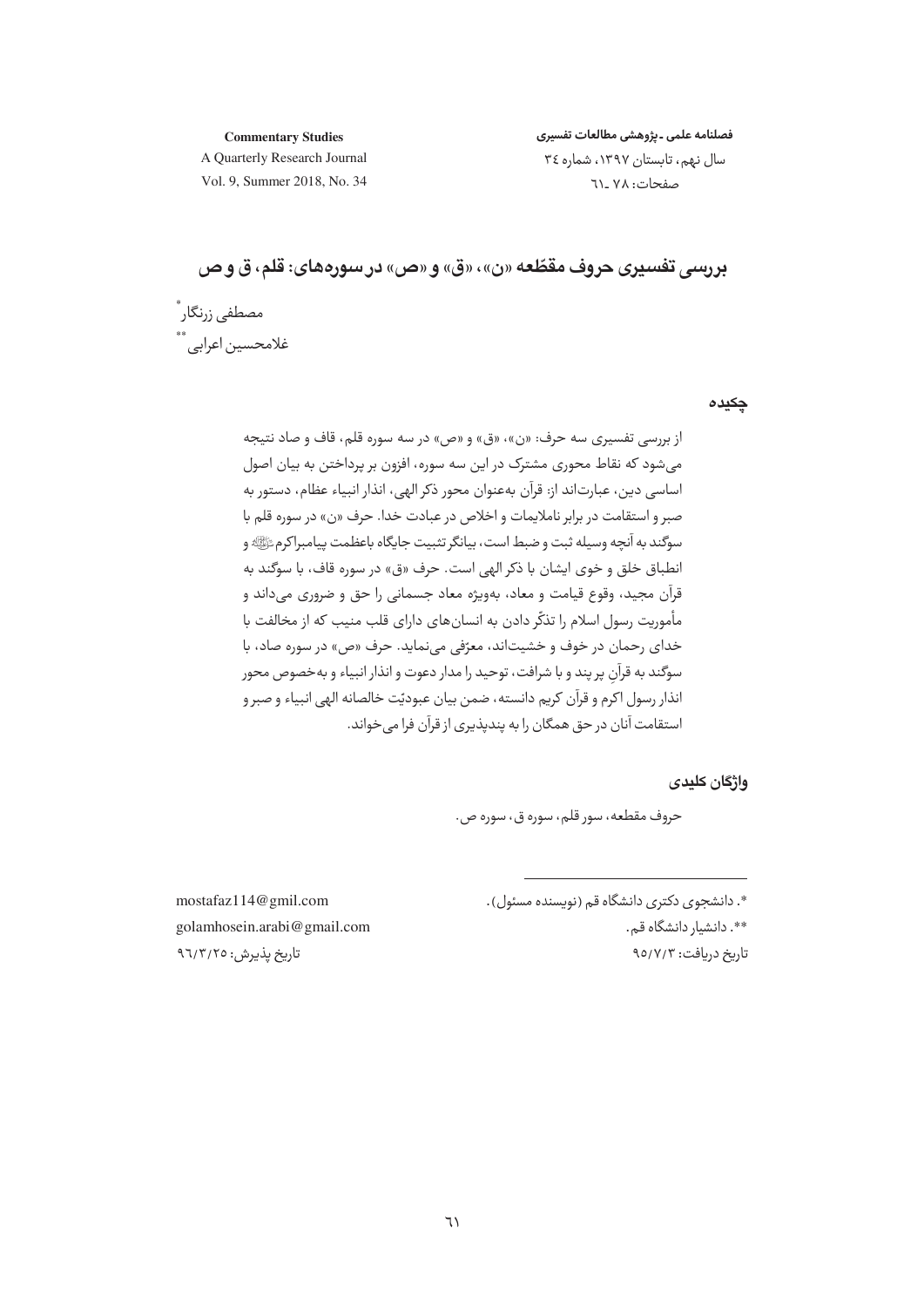#### طرح مسئله

یکی از احتمالات قابل توجّه در تفسیر حروف مقطّعه آن است که این حروف، نام همان سورهای هستند که در ابتدای آن سوره، تصدیر یافتهاند (طوسی، بیتا: ۱ / ٤٩؛ رازی، ١٤٢٠: ٢ / ٦؛ آلوسی، ١٤١٥: ١ / ١٢٢) و به منزله خلاصه و پیام اجمالی محتوای آن سورهاند (قرطبی، ۱۶۱۳: ۱ / ۱۵۲؛ بلاشر، ۱۳۷٤: ۱۷۱)، در این صورت راه شناخت این حروف، بررسی تفسیری و تدبری سورههایی است که مصدّر به این حروف هستند. تحقیق حاضر نخستین گام در شناخت تفسیری سوری است که دارای حروف مقطّعه تک حرفی بوده و در ترتیب نزول، مقدّم بر سایر سور مصدّر به این حروف هستند.

روش مطالعه تفسیری در سور قلم، قاف و صاد، شناخت تفسیری هر یک از این سه سوره و کشف ارتباط و تناسب اين سور با سور قبل و بعد خود در ترتيب مصحف و ترتيب نزول است. پيش از شروع بحث، آراء مفسران در تفسیر این سه جرف پیان می شود:

#### نظريات مفسّران درباره حروف مقطّعه (ن، ق، ص)

ىک. «ن»

ـ اسم سوره (بیضاوی، ۱٤١٨: ٥ / ٢٣٣؛ ابن کثیر، ١٤١٩: ٨ / ٢٠٤) که خداوند به آن حرف قسم ياد کرده است، همان طور که به قلم قسم خورده تا نشان دهد دیگران از آوردن مانند این کلام عاجزند یا برای آن است که فواید کتابت را در فراگیری علم نشان دهد. (این عاشور، بی تا، ۱ / ۲۱۳؛ رازی، ۱٤۲۰: ۳ / ٥٩٨)

ـ رودي در بهشت كه مداد شد تا قلم بهوسيله آن در لوح محفوظ، (نام و سرنوشت) كائنات را بنويسد. (فيض2اشاني، ١٤١٨: ٢ / ١٣٣٤؛ بحراني، ١٤١٦: ٥ / ٤٥٣؛ ابن كثير، ١٤١٩: ٨ / ٢٠٤؛ قمي مشهدی، ۱۳٦۸: ۱۳ / ۳۷۱؛ طبری، ۱٤۱۲: ۲۹ / ۱۰)

۔نامی برای رسولِالله (همان)

- از رموز قرآنی که بشر نمیتواند بهمعنای آن دست یابد. (طیب، ۱۳۷۸: ۱۳ / ۱۲۰؛ حسینی همدانی، ١٤٠٤: ١٧ / ٦؛ خمینی، ١٤١٨: ٢ / ٢٩٥)

\_مخفف كلمه «الرّحمن». (سمرقندي، بي تا: ١ / ٢١؛ طبرسي، ١٤٠٦: ١٠ / ٩٩)

ـلوحي از نور. (ابوحيان، ١٤٢٠: ١٠/ ٢٣٤؛ طبري، ١٤١٢: ٢٩ / ١٠؛ زمخشري، ١٤٠٧: ٤ / ٥٨٤)

ـ یکی از نامهای خدا (سپوطی، ١٤٠٤: ١ / ٢٢) یا کلیدی از اسم خدا که عبارت از نور و ناصر است. (کاشانی، ١٣٣٦: ٢٠٢)

۔بەمعنای نبی اسلام، گوپی نبوت، خاص حضرت او است. (صادقی تھرانی، ۱۶۱۹ ب: ۲۹ / ۵۷)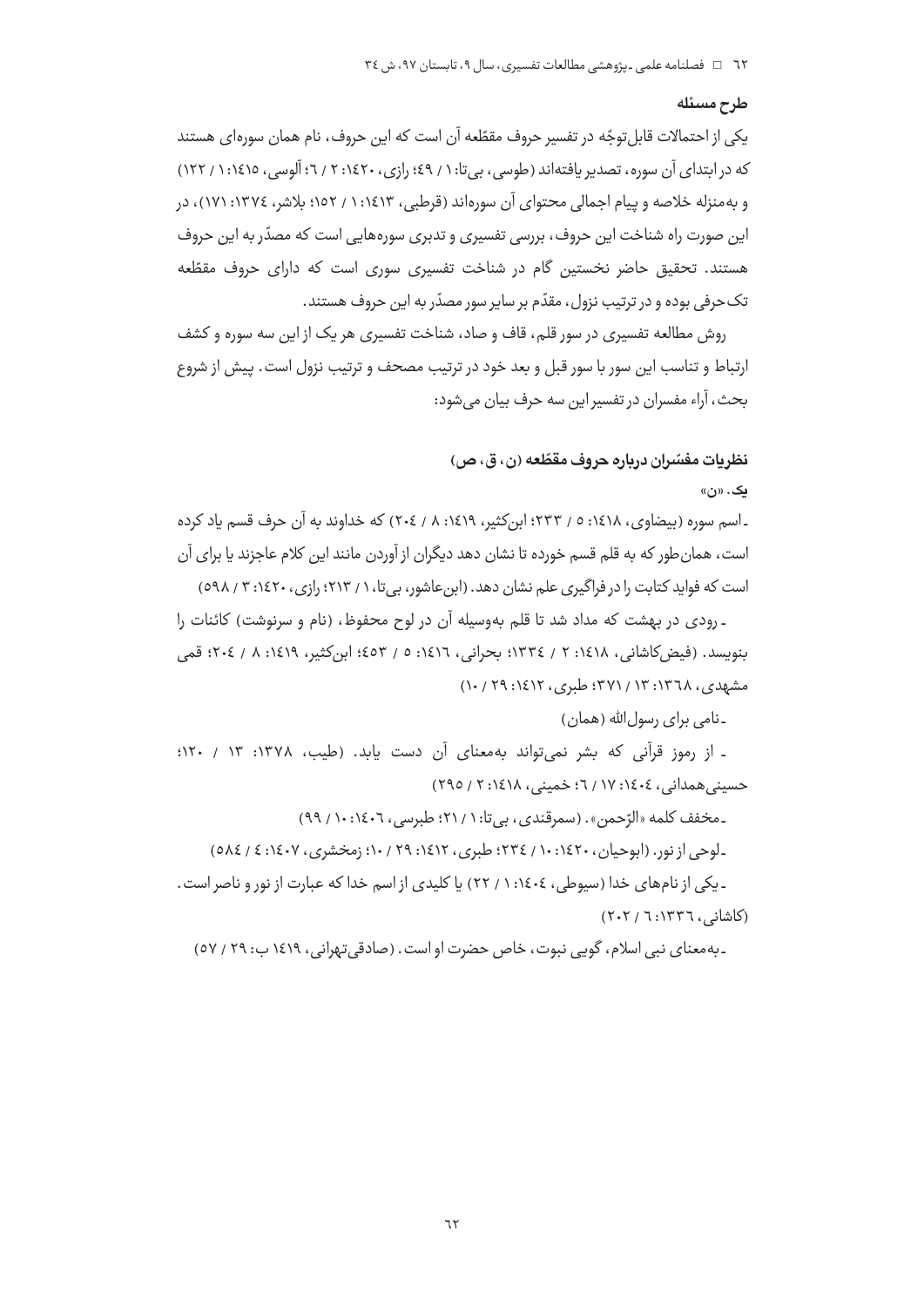۔به معنای ماهی یا صاحب مرکّب و یا با توجّه به قافیه نون در آیات این سوره، معنای آن با دوات یا قلم ارتباط مناسبی داشته باشد. همچنین این سوره میتواند بهصورت نمادین، نمایشگر حضرت یونس باشد، چون آیات ٤٨ تا ٥٠ نیز در این باره است و در سوره انبیاء، آیه ٨٧ از ایشان با عنوان «ذاالنّون» باد شده است. (رشاد خليفه، ١٣٦٥: ٤٥)

دو. «ق»

ـ اسمی از اسماء الهی یا اسم کوهی که محیط بر دنیا است (فیض کاشانی، ۱۶۱۸: ۲ / ۱۱۹۸؛ بحرانی، ١٤١٦: ٤ / ٨٠٣؛ ابن كثير، ١٤١٩: ٧ / ٣٦٨، طبري، ١٤١٢: ٢٦ / ٩٣؛ سيوطي، ١٠٤٠٤: ٦ / ١٠٢) كه اين نام ممكن است قوى، قريب، قاهر، قيوم، قدير و قدّوس باشد. (ابن عجيبة، ١٤١٩: ٥ / ٤٤٣؛ سمرقندي، په تا: ۳۳۱/ ۳۳۱؛ آل غازي، ۱۳۸۲: ۱/ ۲۵۸)

ـ قسم به قرآن . (طیب، ۱۳۷۸: ۱۲ / ۲۳٦)

ـ قسم به نام محمّد (داوریناه، ١٣٧٥: ١ / ١٤٨) که این نام ممکن است قریب یا مقرّب درگاه حق تعالى باشد. (ابن عجيبة، ١٤١٩: ٥ / ٤٤٣)

ـ حرف اختصاري و اشاره به جملاتي مثل «قضي الامر» يا «قائم بالقسط». (سمرقندي، بيتا: ٣ / ٣٣١): ان کثیر، ۶۱۶۱۹ / ۳٦٨ قوطیر، ۶۱۶۱۳؛ ۲ / ۱۸؛ طیریسر، ۶۰۰۶۱۲ / ۶۱۲؛ دادی، ۲۶۰/۰۲۸ / ۲۰/۱۲۰)

ـ نام و حرف اول قرآن و قيامت. (صادقي تهراني، ١٤١٩ الف: ٥١٨)

ـ با توجّه به ابتدا و انتهای سوره که نام قرآن آمده و انذار به روز قیامت، لذا «ق» اشاره به این دو حقیقت مهم می تواند باشد. (رازی، ۱٤٢٠: ٢٨ / ١٢٢)

ـ با عنايت به گرايش سوره به آخرت و قيامت، مفهوم «قضى الامر» كه از سوى برخى مفسّران گفته شده، می تواند منظور نظر از این حرف باشد. (رشاد خلیفه، ١٣٦٥: ٤٥)

 $\mathfrak{m}$ سيه.  $\mathfrak{m}$ 

ـ اسم سوره. (بيضاوى، ١٤١٨: ٥ / ٢٣؛ طبرسي، ١٤٠٦: ٨ / ٧٢٦)

۔ نام چشمهای در زیر عرش الھی که شب معراج، پیامبر اکرمﷺ از آن وضو گرفتند. (فیض کاشانی، ۱٤١٨: ۲ / ۰۱۰٦۲؛ طباطبایی، ۱٤١٧: ۱۳ / ۲٦) و به آب حیات شهرت دارد. (بحرانی، ١٤١٦: ٣ / ٤٩١؛ قمي مشهدي، ١٣٦٨: ٧ / ٣٣٢؛ خميني، ١٤١٨/ ٢٨٢ / ٢٨٢)

ـ كليد اسمى از نامهاى خدا كه بر صادق، صبور، صادق الوعد يا صمد اشاره دارد. (ابن عجيبه، ١٤١٩: ٥ / ٥؛ سمرقندي، بي تا: ٣ / ١٥٧؛ قرطبي، ١٤١٣: ١/ ١٤٣؛ رازي، ١٤٢٠: ٢٦ / ٣٦٥)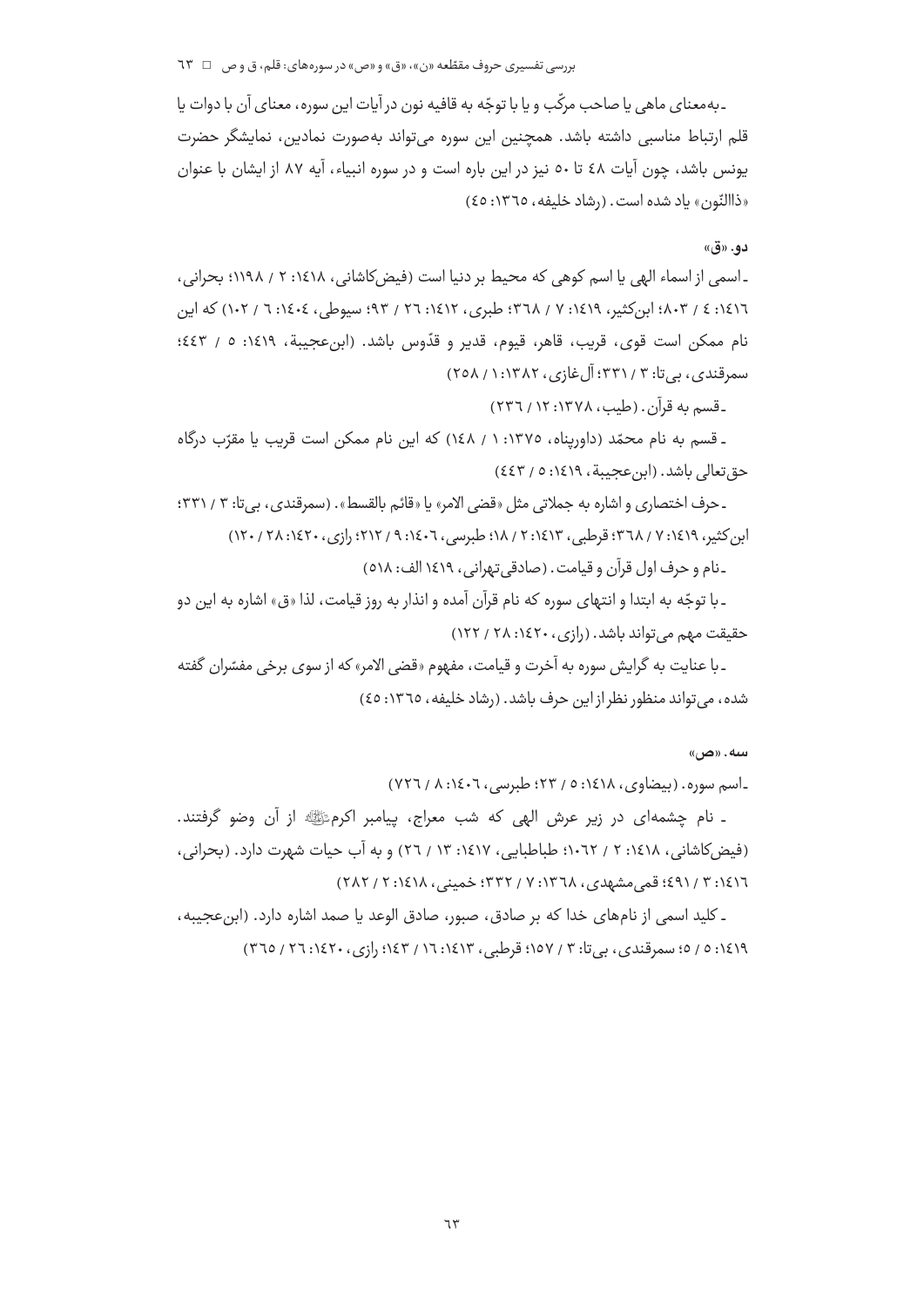ـ نام دریایی در آسمان (ابنِ عجیبة، ١٤١٩: ٥ / ٥) یا دریایی در مکّه که عرش خدا بر آن استوار است. (قرطبی، ۱٤١٣: ١٤٦ / ١٤٣)

ـ با استناد به روايتي از ابن،مسعود معناي «ص» عبارت است از: «صادقوا القرآن حتى تعرفوا الحق من الباطل». (ابن عجيبة، ١٤١٩: ٥/ ٥)

۔دلالت بر صداقت نبی اکرم دارد همان طور که در سوره «پس» اشاره به حکمت او در رسالتش دارد. (صادقی تبوانی، الف: ٤٥٣؛ شوکانی، ١٤١٤: ٤ / ٤٨١؛ رازی، ٢٦٠: ٢٦ / ٣٦٥)

ـ به معناي «صدق الله». (قرطبي، ١٤١٣: ١٤٦ / ١٤٣؛ سيوطي، ١٤٠٤: ٥، ٢٩٦: شوكاني، ١٤١٤: ٤ / ٤٨١)

۔ «ص» ممکن است به مدار سخن در این سوره، (مثل دو سوره مربم و اعراف که در این حرف مشترکاند) یعنی قصص انبیاء، برگردد. (رشاد خلیفه، ١٣٦٥: ٣٩ و ٤٤)

#### شناخت تفسیری این سه سوره

#### پک . سوره قلم

این سوره دومین سوره نازل شده در ترتیب نزول (معرفت، ۱۶۳۲: ۱ / ۱۰۲۸؛ آل غازی، ۱۳۸۲: ۱ / ۷۵؛ ابن عاشور، بي تا:، ٢٩ / ٥٥) و نخستين سورهاي است كه با حروف مقطّعه آغاز مي گردد و به حرف «ن»، مُصدِّر است. در بخش نخست سوره، پس از حرف مقطّع نون، حرف قسم «واو» بر كلمه «القلم» وارد شده و به آن قسم یاد شده، سپس عبارت «ما یسطرون»، با حرف «واو» به «القلم» عطف گردیده است. (نحاس، ١٤٢١: ٥ / ٤؛ زمخشري، ١٤٠٧: ٤ / ٥٨٤: دعاس، ١٤٢٥: ٣ / ٣٦٧؛ درويش، ١٤١٥: ١٠ / ١٦٤)؛ جواب قسم، آيه دوم اين سوره است، يعني: ما انت بنعمة ربِّک بمجنون (درويش، ١٤١٥: ١٠ / ١٦٥؛ ابوحيان، ١٤٢٠: ١٠ / ٢٣٥)، اين آيه تكملهاي دارد، يعني: «وَ إِنَّ لَكَ لَأَجْرًا غَيْرَ مَمْنُون \* وَ إنَّكَ لَعَلَى خُلُق عَظِيمِ» (قلم / ٣ و ٤) كه از صفات خاص رسول اكرمﷺ به شمار مي آيد.

در بخش دوم، برخی از صفات نایسند دشمنان آن حضرت یاد می شود، مانند متجاوز، گنهکار، مانع خير و مهم¤ر از همه اينكه چنين افرادى دلبستگى كامل به مال و فرزند دارند: «أَنْ كَانَ ذَا مَالِ وَبَنِينَ» (قلم / ١٤) این افراد کسانی هستند که وقتی آیات الهی بر ایشان تلاوت میشود، میگویند: افسانه هایی از گذشتگان است: «إذَا تُتْلَى عَلَيْهِ آيَاتُنَا قَالَ أَسَاطِيرُ الْأَوَّلِينَ» . (قلم / ١٥)

در بخش سوم این سوره از صاحبان باغ (قلم / ١٧) یاد میشود که قدر نعمت الهی که بر آنها ارزانی داده شد را ندانسته، محرومان و مسکینان را از نعم الهی محروم نمودند و سرانجام گرفتار عذاب الهی شده همه اموال خود را یک شبه از دست دادند (قلم / ٣٣ ـ ١٧) و آنچه برای آنها ماند، جز حسرت و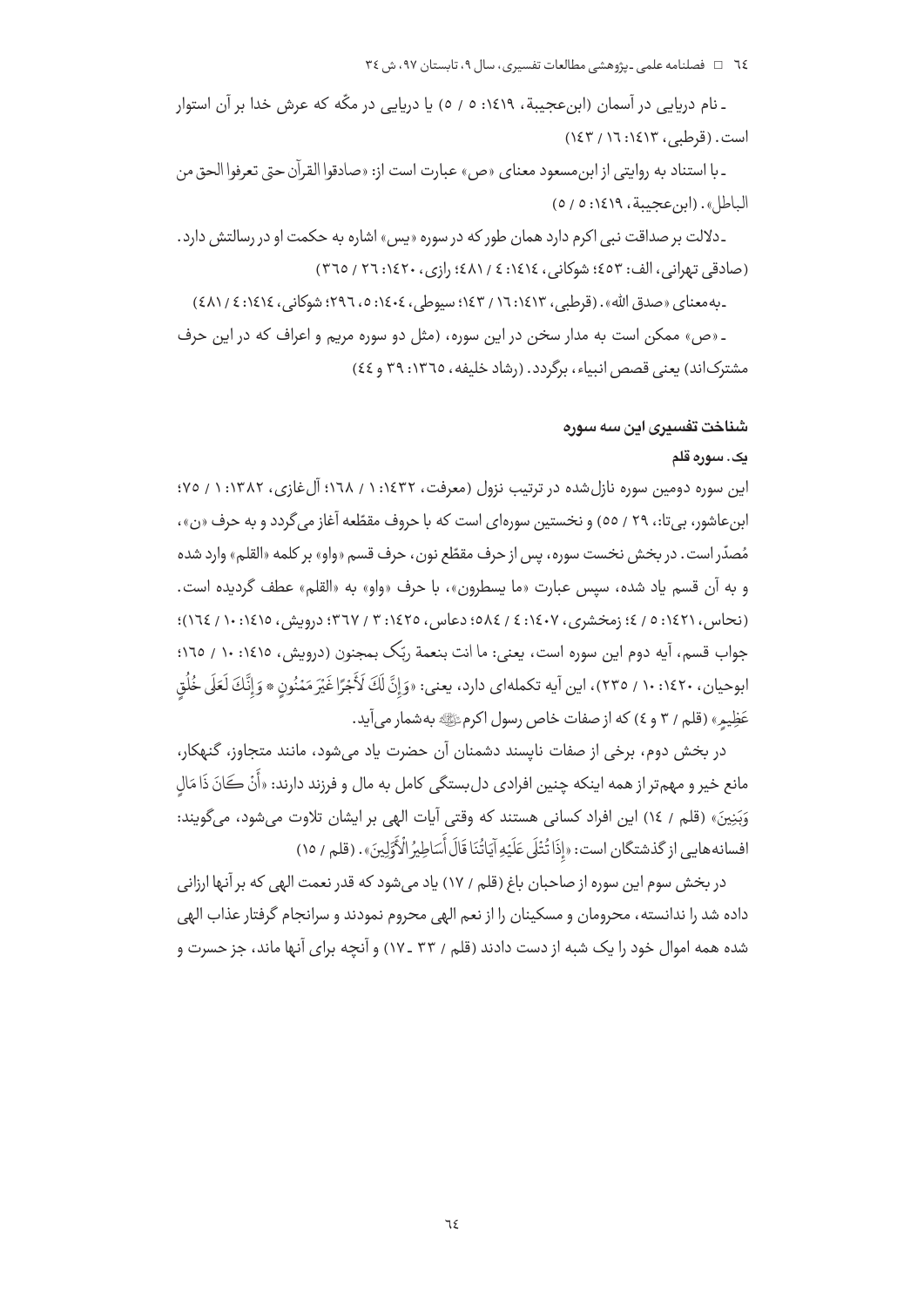ندامت نبود، ذکر این داستان برای آن است که مشرکان و معاندان دعوت الهیه بدانند اگر قدر نبوّت رسول الله را نشناسند، همان عاقبت، نصیبشان می شود.

در بخش چهارم از اهل تقوا یاد شده، حکم و داوری کردن را بر اساس کتاب تشریع و منبع آسمانی می داند، آنگاه از کسانی یاد میکندکه در این دنیا در سلامت جسم و عقل به سر می بردند ولی خدا را اطاعت نمے کردند.

در بخش پنجم از سنّت استدراج و املاء برای تکذیب کنندگان قرآن کریم یاد می نماید و به پیامبر اسلامﷺ دستور صبر و تحمل در برابر آزار و اذیتهای آنها را می دهد در همین بخش بهطور ضمنی از حضرت یونس و عدم تحمّل وی در برابر آزار و اذیت مخالفان از قومش یاد می شود. نکته قابلِ توجّه در اين قسمت، ارتباط «صَاحِبِ الْحُوت» (قلم / ٤٨) و لقب ديگر حضرت يونس، يعني «ذَا النُّون» (انبياء / ٨٧) با سوره قلم است كه با «ن» آغاز مي گردد .

در بخش آخر از کافرانی سخن می گوید که هنگام دعوت آنها به قرآن و توحید توسط پیامبر، از روی خشم به وي نگريسته چنان كه گويي او را در معرض از بين رفتن قرار داده (با توجّه بهمعناي ازلاق در تفاسیر، از جمله: طوسی، ۱۶۰۶: ۱۰ / ۹۱؛ طبرسی، ۱۶۰۲: ۱۰ / ۵۱۲؛ رازی، ۱۶۲۰: ۱۹ / ۱۲۱؛ طباطبایی، ۱٤١٧: ١٩ / ٣٨٩ ) و به او نسبت جنون مے دهند، درحالی که او (یا قرآن او) ذکری است برای عالمیان .

جالب است که در ابتدای این سوره با ذکر قسمهایی با شرافت، صفت جنون را از پیامبر اسلام نفی و در آخر سوره اين نسبت ناروا را از قول كافران به او مطرح مي فرمايد.

#### غرض سوره قلم

تسلیت و تعزیت رسول اکرم نسبت به آنچه مشرکان به او روا داشتند، اعم از جنون، هتک حرمت و سایر اتّعامات مخالفان (طباطبایی، ۱٤١٧: ١٩ / ٣٦٧؛ صادقی تهرانی، ١٤١٩ ب: ٢٩ / ٥٦)، تحدّی معاندان در خصوص آوردن کلامی مانند قرآن، به عجز درآوردن مخالفان از آوردن کلامی مثل قرآن، اثبات كمالات رسول اكرم در برابر اتّهامات وارده به ايشان، ايجاد زمينه اقبال مردم به علم از طريق ياد كردن حروف هجاء و مسئله کتابت، مذمّت مشرکان و تهدید آنان به عذاب دنیوی ۔اخروی (ابنِ عاشور، بی تا: ٢٩ / ٥٥) و مطرح كردن اصول اعتقادي: توحيد، نبوّت و معاد جهت معالجه و درمان مشكلات عقيدتي (حسینی شیرازی ، ١٤٢٤: ٥ / ٤٧٨) ازجمله مواردی است که در غرض این سوره یاد شده است .

#### دو. سوره قاف

این سوره دومین سوره از سور مصدّر به حروف مقطّعه در ترتیب نزول بهشمار میآید (معرفت، ۱۶۳۲: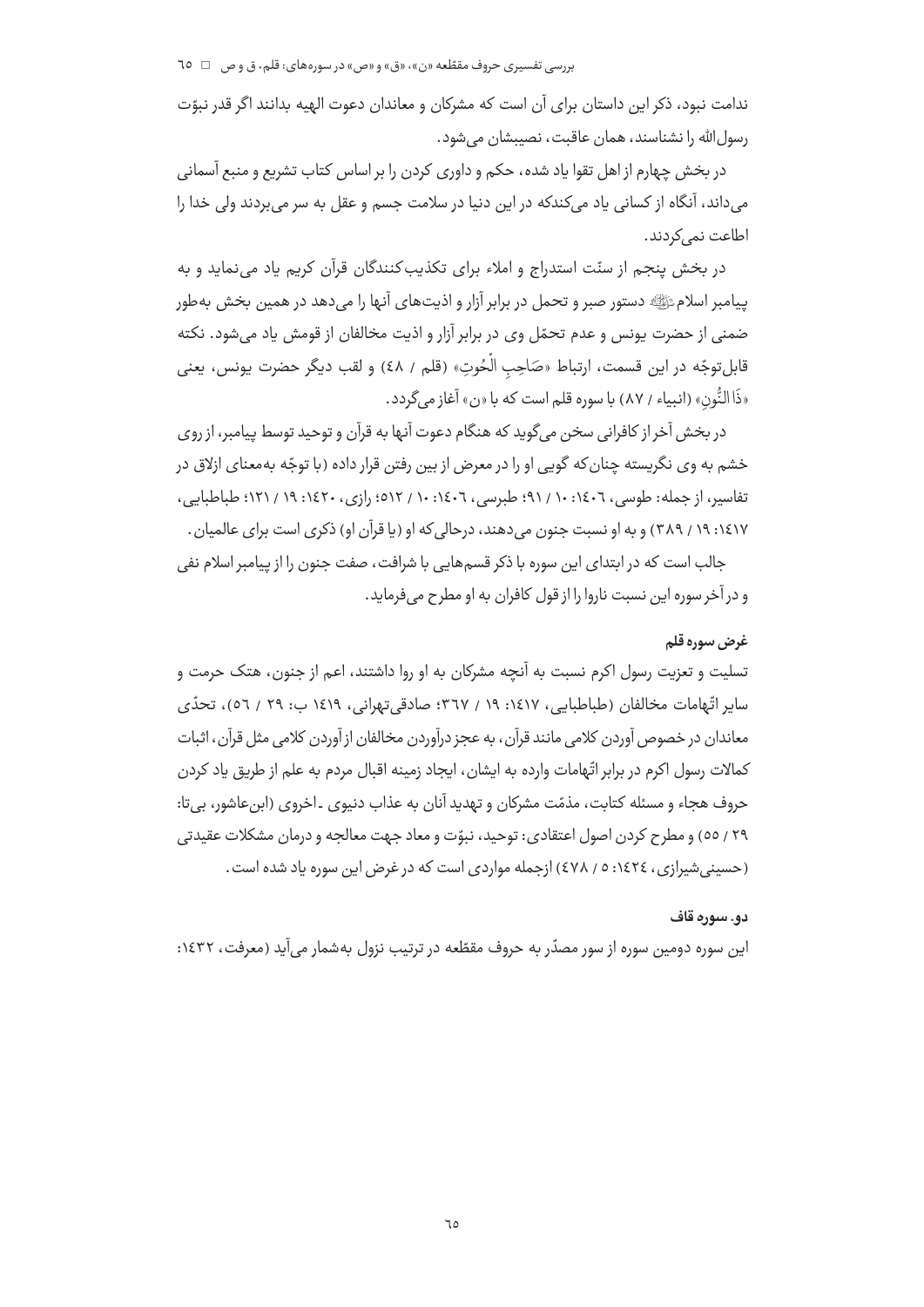۱ / ۱٦۸) با حرف مقطّع «ق» آغاز و به «قرآن محید» سوگند یاد مے کند.

جواب قسم محذوف است و ممكن است اين جمله باشد كه محمّدﷺ، رسول الله است .

به دلالت آيه دوم: «بَلْ عَجِبُوا أَنْ جَاءَهُمْ مُنْذِرٌ مِنْهُمْ» (ابن عجيبه، ١٤١٩: ٥ / ٤٤٣؛ ابن عاشور، بي تا: ٢٦ / ٢٣١) يا اينكه پيامبر بهعنوان منذر و هشداردهنده به مبعوث شدن انسانها در قيامت آمده ولي قبول نكردند بلكه تعجّب كردند (درويش، ١٤١٥: ٩ / ٢٨٢؛ ابوحيان، ١٤٢٠: ٩ / ٥٢٨؛ طبري، ١٤١٢: ٢٦ / ٩٤؛ طبرسي، ٦٠٤٠٦: ٩ / ٢١١؛ طباطبايي، ١٤١٧: ٨ / ٣٣٨) و يا درصدد بيان عجز مخالفان قرآن از معارضه با قرآن باشد؛ يعني تقدير كلام چنين بوده: «ق و القرآن المجيد انّه لتنزيل من ربّ العالمين»، مانند ابتدای سوره زخرف. (ابن عاشور، بیتا: ۲٦ / ۲۳۱) در بخش دوم بیان مینماید که کافران از اینکه بشری مانند خود، آنان را به مسئله معاد هشدار می دهد، در شگفتی بوده و آن را امری بعید مي دانستند، درحالي كه هيچ چيز از خداوند صاحب «كتاب حفيظ» مخفي نمانده و موقع حشر و نشر، انسان ها را مانند خلقت نخستينشان زنده مى كند آن طور كه زمين مرده را احياء مى فرمايد.

در بخش سوم، تكذيب اقوام قبلي كافران يعني قومهاي نوح، اصحاب رسّ، ثمود، عاد، فرعون، اخوان لوط، اصحاب ايكه و قوم تبّع را ياد كرده و مستحقّ وعيد خود دانسته است و در اين يادكرد، هشدار و انذاری برای کفّار و مشرکان ایجاد می نماید.

در بخش چهارم، خلقت خاص نفس انسان و القائات نفسانی آدمی و اینکه خدا از رگ حیات به او نزدیک تر است مطرح شده و برای انسان محافظانی از فرشتگان قرار داده تا مراقب اقوال و اعمال او باشند.

در بخش پنجم، بیان میگردد که آدمی از مرگ میگریزد ولی مرگ او را فرا میگیرد و پس از مرگ انسانها دو گروه می شوند: اهل طغیان و گمراهی که به جهنّم انداخته و به عذاب شدید گرفتار می شوند و اهل تقوا و خشیت خدای رحمان که دارای «قلب منیب»اند، این افراد، بهشت نزد ایشان آورده می شود و در آن سرای سراسر سلامتی هر آنچه بخواهند ـو بیشتر از آن ـ آماده و مهیا است .

در بخش ششم، ضمن یادآوری این مطلب که: راه فراری از سنّتهای الهی در این دنیا نیست، کافران را مجدّداً هشدار می دهد که هر اندازه نیرومند باشند، هلاک خواهند شد آنگاه می فرماید این آیات و ذکر آنـها مایه تذکّر است برای کسانی که قلبی دارند یا گوش آنان بدهکار حق باشد.

در بخش هفتم، با یادآوری خلقت آسمانها و زمین در شش روز توسط خدا و اینکه هیچ سستی و خستگی عارض او نمی شود، به پیامبر خود، صبر پیشگی در برابر اقوال ناشایست مخالفان و تسبیح و عبادت خدا را توصیه می فرماید.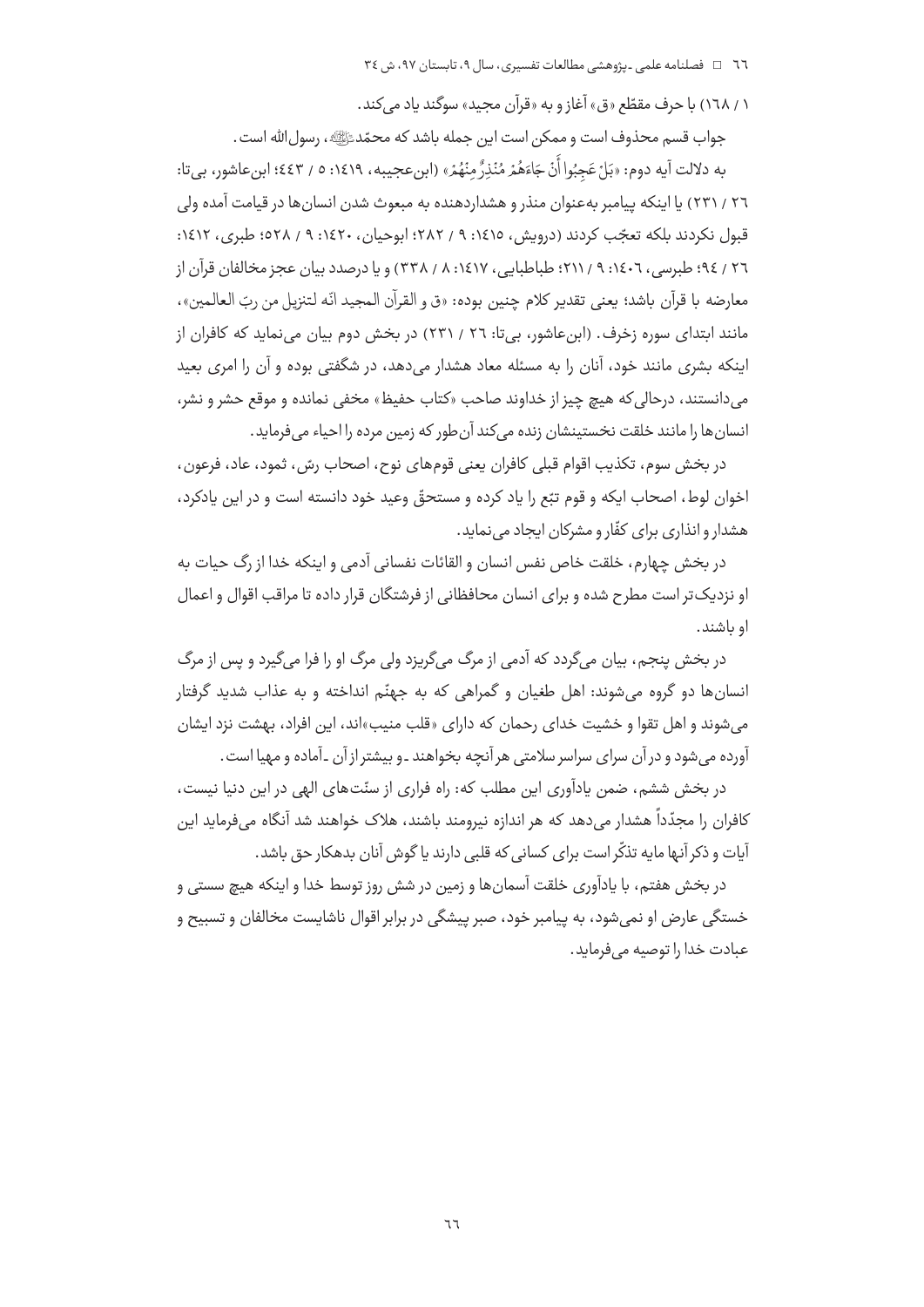در بخش هشتم، بازگشت به مسئله معاد و آسان شمردن برانگیختن آدمیان توسط خداوند مطرح م*ی*شود.

در بخش آخر، بهعنوان تسلَّى خاطر پیامبر و تهدید مخالفان (فیض کاشانی، ۱۶۱۸: ۲ / ۱۲۰۵؛ زمخشري، ١٤٠٧: ٤ / ٣٩٣) مي فرمايد: ما داناتريم نسبت به آنچه آنها در تكذيب تو يا تكذيب معاد يا قرآن (طوسی، بے تا: ۹ / ۳۷٦؛ سبزواری نجفی، ۱٤١٩: ٥٢٥) می گویند، بنابراین وظیفه تو «تذکّر» دادن بهوسيله قرآن است، البتّه كسي ابن تذكّر را مي يذيرد كه اهل خوف از وعيد الهي باشد.

## غرض سوره قاف

۔ذکر دعوت قرآن به اعتقاد راسخ داشتن به مسئله معاد، بهخصوص معاد جسمانی . ـانذار دادن مشرکان از اینکه نسبت به معاد جسمانی، منکر بوده و دچار شگفتی شدهاند. ـ اشاره به علم و قدرت خدا در تدبیر عالم طبیعت (خلقت آسمانها، ستارگان، زمین، کوهها، پرورش گیاهان از راه نزول باران) و تهیه روزی بندگان .

ـاشاره به زنده نمودن زمین به وسیله فرستادن آب از آسمان و تنبّه دادن به مسئله معاد از این طریق . ـ بیان حالات مختلف آدمی از هنگام خلقت تا زمان مرگ و پس از آن در محکمه قیامت و دو دسته بودن آدمیان در آن روز: مکذّبان و متّقین. (طباطبایی، ۱۶۱۷، ۱۸، ۳۳۷؛ مکارم شیرازی، ۱۶۲۱، ۱۷ / ۷) ـ توجّه دادن به شأن قرآن و (معجزه بودن آن) از طريق ذكر حرف مقطّع «ق».

#### سه. سوره صاد

این سوره سومین سوره از سور مصدّر به حروف مقطّعه در ترتیب نزول بهشمار آمده است (معرفت، ۱٤٣٢: ۱ / ۱٦۸) و با حرف مقطّع «ص» آغاز شده و به «قرآن صاحب ذکر» سوگند یاد می کند ولی جواب قسم ذکر نشده که می توان جملاتی مانند: «لیس فی القرآن نقص و لا قصور» (سبزوارینجفی، ۱۶۱۹: ٤٥٨)، «انّه لمعجز أو لقد جاءكمر الحق» (درويش، ١٤١٥: ٨ / ٣٢٧)، «إنّه لَمن عندللله» (ابن عاشور، بي تا: ٢٣ / ١٠٨)، را به عنوان جواب آن قسم در نظر گرفت وجه جامع براي جواب هاي مطروحه ، جامعيت و كمال الهي و حقانيت آن است .

در قسمت دوم، موضع کافران را در برابر این قرآن با شرافت و پر پند ذکر میفرماید که عبارت از غرور و مخالفت و دشمنی با حقایق آن است. یکی از این حقایق، انذار و هشدار آنان توسط بشری از جنس خودشان است حقیقت دیگر مسئله توحید آلهه است که این مطلب را دروغ بافی آن حضرت پەشمار آوردند.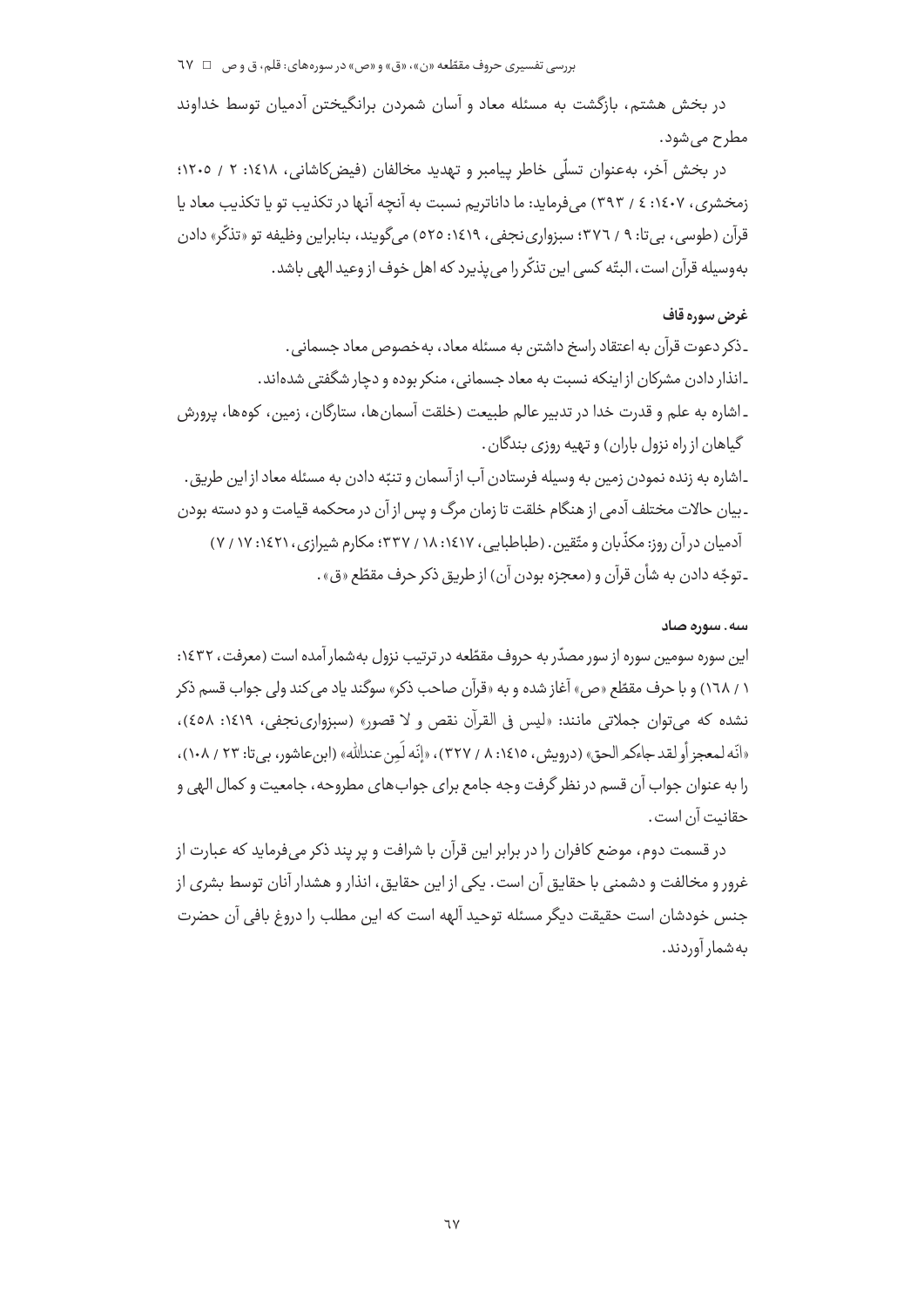٦٨٪ □ فصلنامه علمي ـ پژوهشي مطالعات تفسيري، سال ٩، تابستان ٩٧، ش ٣٤

در قسمت سوم دلیل دشمنی کفّار و نیذیرفتن حقیقت را تردید نسبت به آیات الهی و قدرت خداوند معرفّی می نماید.

در قسمت چهارم نمونهای از تکذیب و انکار حقیقت توسط اقوام گذشته مانند قوم نوح، عاد، فرعون، ثمود، لوط و اصحاب ايكه (و تحقق عذاب و عقاب الهي در حق ايشان) را ياد مي كند تا سنّت گذشتگان را در پرخورد با انبیاء خود بازگو نماید.

قسمت پنجم شامل دستور به صبر پیشگی پیامبر اسلام (در برابر آزار، اذیت، مخالفت و تکذیب کفّار) و ذکر نمونههایی از انبیاء الهی: حضرت داود با عنوان «اوّاب» و برخوردار از حکمت و داوری بین مردم، حضرت سلیمان با عنوان «اوّاب» و برخوردار از عطاء الهی در تسخیر باد و اجنّه برای او، حضرت ايوب، با عنوان «صابر» و «اوّاب» و حضرت ابراهيم، اسحاق و يعقوب با عنوان صاحبان قدرت و بصيرت و بندگان خالص و برگزيده الهي، نيز حضرت اسماعيل، پسع و ذوالكفل با عنوان نيكان است.

قسمت ششم، قرآن کریم را کتابی نازل شده از سوی خداوند و «مبارک» دانسته که در قالب جملات و آیاتی قابل تدبّر برای صاحبان خرد و اندیشه درآمده و مایه «ذکر» برای جهانیان است .

قسمت هفتم با تقسیم *بندی* انسانها به «متّقین» و «طاغین» و بیان عاقبت و یاداش و کیفر هر كدام، اهل تقوا را از حسن فرجام و اهل طغوي را از شرّ فرجام برخوردار معرفّى مى نمايد.

قسمت هشتم روی سخن را به نبی اکرم برگردانده و او را فقط انذارکننده و دعوتکننده بهسوی توحيد خداي واحد قهّار مي داند.

در دو بخش پایانی این سوره با ذکری از خلقت آدم از گل و داستان سجود ملائکه و عدم سجده شیطان از روی استکبار و عناد و اینکه قرآن فقط ذکری برای عالمیان است اول و آخر سوره را با ذکر بودن قرآن، پیوندی مستحکم می بخشد.

#### غرض سوره صاد

منذر بودن پیامبر اسلام بهوسیله ذکر نازل شده بر وی (قرآن کریم)، دعوت بهسوی توحید و اخلاص عبوديت الهي، ذكر داستان انبياء (و بندگان) گذشته، ذكر احوال اهل تقوا و طغيان و عاقبت هر يک و سرانجام تبعیت از شیطان (طباطبایی، ۱٤١٧: ١٧ / ١٨١)، تسلیت دادن به نبی اکرم در برابر تکذیب كفَّار و توصيه به اقتداء آن حضرت به صبر انبياء گذشته، اثبات مبعوث شدن آدميان براي حساب و کتاب اعمال آنان، ذکر اولین عامل گمراهی یعنی شیطان (ابنعاشور، بی تا: ۲۳ / ۱۰۷) از جمله اغراض ابن سوره است .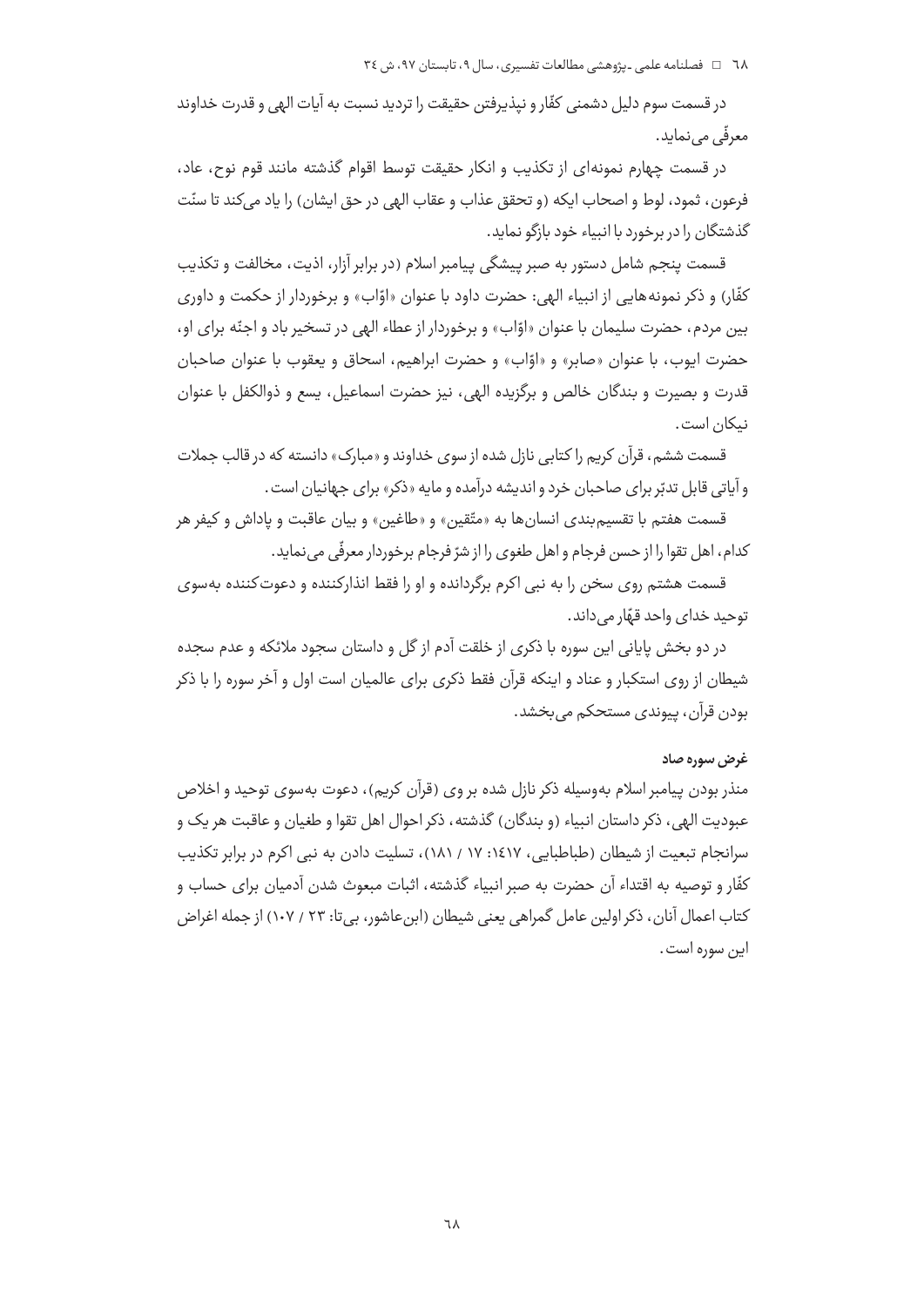١. در ترتيب مصحف شريف الف) مناسبت این سوره با سوره قبلی خود (ملک) این مناسبت عبارت است از: ذکر احوال سعداء و اشقیاء، ذکر قدرت و علم وسیع الهی در سوره ملک و اينكه اين اخبار از طريق وحي به پيامبر اكرم مي رسد، ولي كنار نسبت شعر، سحر و جنون به آن حضرت .<br>می دهند، از این رو در سوره بعدی (قلم) آن حضرت را از این اوصاف، بریء دانسته و اجر ایشان را به دليل صبر بر اذيت آنان تعظيم نموده و آن حضرت را بر خلقي عظيم استوار دانسته است. (ابوحيان، ۱۶۲۰ : ۲۷ ؛ آلوسی، ۱٤۱٥: ۱٥ / ۲۲ ) از طرف دیگر سوره ملک یا ذکر تکذیب کفّار و وعده آنان به عذاب تمام می شود و سوره قلم با همین موارد افتتاح می گردد. (طبرسی، ۱۶۰۲: ۱۰ / ٦٥). یکی از .<br>محورهای سوره ملک که در سراسر این سوره موج می;ند، قدرت لایزال و مطلقه الهی در دنیا و آخرت و علم کامل و وسيع خداي متعال نسبت به احوال انسان و قيامت است، عباراتي مانند: «وَهُوَ عَلَى ڪُلّ شَيْءِ قَدِيرٌ» (ملک / ١)، «فَمَنْ يُجِيرُ الْكَافِرِينَ ... فَمَنْ يَأْتِيكُمْ بِمَاءٍ مَعِين» (ملک / ٣٠ \_٢٨) «إنَّهُ عَلِيمٌ بِذَات الصُّدُور \* أَلَا يَعْلَمُ مَنْ خَلَقَ وَهُوَ اللَّطِيفُ الْخَبِيرُ» (ملك / ١٤ ـ ١٣)، «قُلْ إِنَّمَا الْعِلْمُ عِنْدَ اللّهِ» (ملك / ٢٦) در سوره قلم مسئله اعلمیت خدا («إنَّ رَبَّكَ هُوَ أَعْلَمُ ...» (قلم / ٧) مطرح میشود و اینکه قدرت او آنقدر وسیع است که در لحظه|ی باغ پر از میوه و سرسبز را تبدیل به زمین سوخته می فرماید (قلم / ۲۰ ـ ۱۹) از آن طرف، هر گونه علم و قدرت آدمی را نسبت به قیامت و غیب، نفی می فرماید. (قلم / ٤١ ـ ٣٧ و ٤٧)

# ب) مناسبت این سوره با سوره بعدی (حاقّة)

ارتباط و تناسب سورهها با سور همجوار

یک. ارتباط و تناسب سوره «قلم» با سورمهای همچوار

يکي ذکر قيامت و برخي احوال آن روز و تهديد کفّار و وعده آنان به عذاب در آخر سوره قلم و افتتاح سوره حاقّة با ذكر روز قيامت و احوال اهل آتش است. (طبرسی، ١٤٠٦: ١٠ / ٨٠) و ديگرى تكذيب قيامت از سوی برخی اقوام یادشده در آن سوره است و اینکه نظام جزا و یاداش در آن روز بر یا خواهد بود. «فَأَمَّا مَنْ أُوتِي كِتَابَهُ بِيَمِينِهِ ... إِلَّا الْخَاطِئُونَ» (حاقة / ٣٧ ـ ١٩) و «أَفَنَجْعَلُ الْمُسْلِمِينَ كَالْمُجْرمِينَ ... وَهُمْ سَالِمُونَ» (قلم / ٤٣ ـ ٣٥) همچنين در هر دو سوره، عدم ايمان به خدا و عدم انفاق به مساكين (حاقّة / ٣٤ ـ ٣٣: قلم / ١٨، ٢٤، ٢٥، ٢٨، ٢٩) دو عامل اصلي محروميت از بهشتي شدن مطرح مي شود.

تعظیم قرآن و رسول قرآن و دفاع از کیان این کلام وحیانی و شأن رسول گرامی اسلام در دریافت و تبليغ ابن كلام والا (حاقَّة / ٤٧ ـ ٤٠؛ قلم / ٤ ـ ٢ و ٥٢ ـ ٥١) و اينكه كلام خدا، ذكر و تذكَّر براي اهل تقواست (حاقَّة / ٤٨؛ قلم / ٥٢ \_٥١) از محورهاي مشترک اين دو سوره است .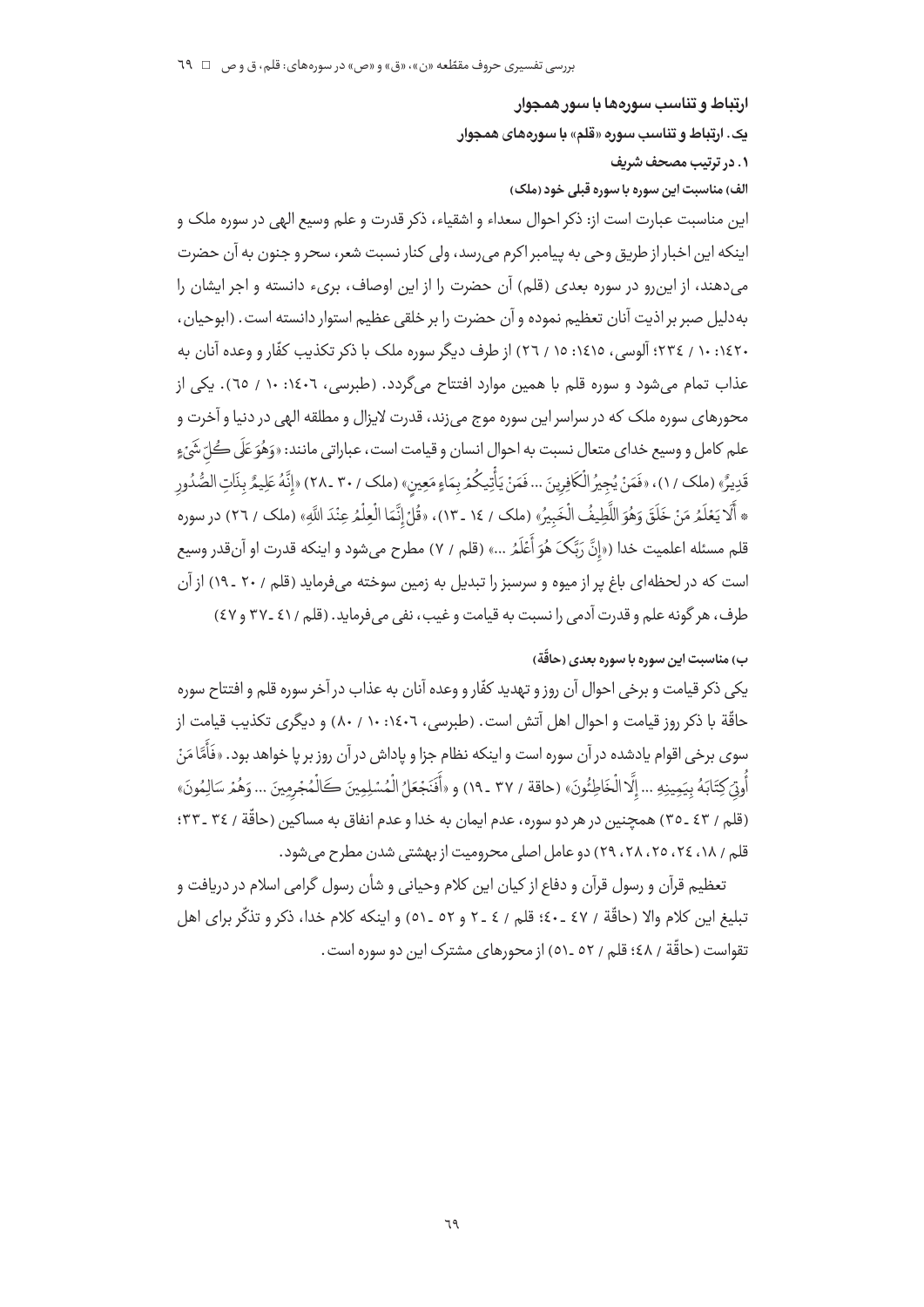۷۰ = د فصلنامه علمی ـ یژوهشی مطالعات تفسیری، سال ۹، تابستان ۹۷، ش ۳٤

#### ۰۲ در ترتیب نزول

در ترتيب نزول، سوره قبلي قلم، علق و سوره بعدي آن، مزّمّل است. (معرفت، ١٤٣٢: ١ / ١٦٨؛ آلوسي،  $(TYY/10:12)0$ 

الف) مناسبت سوره قلم با سوره علق

ـ خطاب در سوره علق به رسول اکرم است (آيات اول، سوم و نوزدهم)، در سوره قلم نيز چنين است.  $(5\lambda_9 Y_1)Y$ 

ـ سوره علق با دستور به خواندن آيات قرآن، توسط رسول اكرمﷺ پس از شنيدن آن آيات كه به نوعي اعلام نزول آيات قرآني بر قلب مبارک آن حضرت است (صادقي تهراني، ١٤١٩ الف: ٥٩٧)، و تلقّى قرآن از طريق وحى (طباطبايي، ١٤١٧: ٢٠ / ٣٢٣) آغاز شده، اين دستور از جانب خدا تعليم‹هنده بهوسيله قلم صادر ميشود «الَّذِي عَلَّمَ بالْقَلَمِ» (علق / ٤) ولي سوره قلم با حرف نون و سوگند به قلم و کتابت آنچه در راه هدایت و تکامل فکری، اخلاقی و علمی بشر مؤثر واقع می شود (مكارم شيرازي، ١٤٢١: ١٨ / ٥١٨) يا آنچه توسط فرشتگان محافظ اعمال آدمي نوشته مي شود (سمرقندي، بي تا: ٣ / ٤٨٠؛ زمخشري، ١٤٠٧: ٤ / ٥٨٤؛ طبرسي، ١٤٠٦: ١٠ / ٥٠٠) يا به طوركلي سطوري كه با قلم نوشته مي شود (قرآن يا غير آن) (ابن عاشور، بي تا: ٢٩ / ٥٧؛ زمخشري، ١٤٠٧: ٤ / ٥٨٤) يا مطلق كتابت (طباطبايي، ١٤١٧، ١٩/ ٣٦٨، رازي، ١٤٢٠، ٢٠ / ٥٩٩) شروع شده است.

از مقايسه اين دو طليعه مي توان نتيجه گرفت كه اولاً آيات قرآني كه بهصورت الفاظ نوراني بر بیامبر اکرمﷺ نازل شدهاند در «کتاب مسطور» (طور / ۲) در «لوح محفوظ» (بروج / ۲۲) با قلم تکوینی تقدیر الهی (طبری، ۱۶۱۲: ۲۹ / ۱۰؛ حویزی، ۱۶۱۵: ۲ / ۵۱۸؛ فیض کاشانی، ۱۶۱۸: ۲ / ۱۳۳٤) و ترسيم كننده رسالات وحي (صادقي تهراني، ١٤١٩ الف: ٥٦٤) ثبت و ضبط شدهاند، آن چنان كه همه اشياء در خزائن الهي ثبت و ضبطاند: «وَإِنْ مِنْ شَيْءٍ إِلَّاعِنْدَنَا خَزَائِنُهُ وَمَا نُنَزِّلُهُ إِلَّا بقَدَر مَعْلُومِ» (حجر / ٢١) و ثانیاً آیات الهی که خدا آنها را به پیامبر دارای خلق عظیم، تعلیم فرمود برای هدایت و فراگیری آنچه برای رسیدن به این هدایت لازم است، نازل شده است.

ـدر سوره علق از طغیان انسانی که خود را بی نیاز می پندارد (علق / ۷ ـ۷) سخن رفته و در سوره قلم نمونهای از این انسان طاغی و ویژگیهای او یاد میشود (قلم / ١٥ ـ ١٠) که ویژگی اصلی او دل بستگی زباد به مال دنيا است. (قلم / ٣٢ ـ ١٧)

ـ در سوره علق، راه خروج از طغيان را توجّه به آخرت (علق / ٨) و خدا را ناظر اعمال خود ديدن (علق / ١٤) مي داند و در سوره قلم، تسبيح پروردگار (علق / ٢٩ ـ ٢٨) و رعايت تقوا (علق / ٣٤).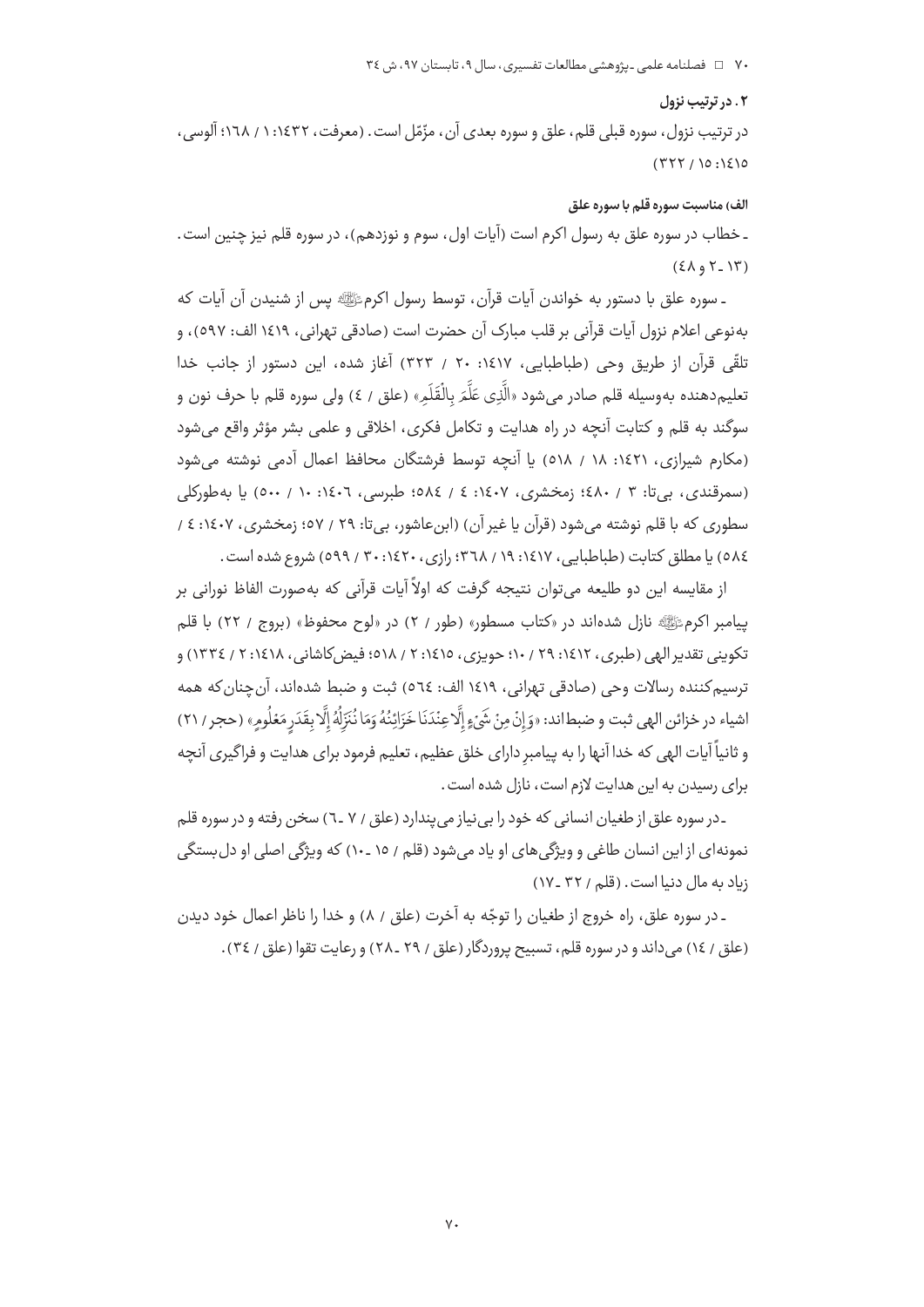۔در سوره علق دستور به سجده و تقرّب جستن به خدا مطرح میشود (١٩)، در سوره قلم نیز دعوت به سجود آمده است (٤٣).

#### ب) مناسبت سوره قلم با سوره مزّمّل

ـ خطاب در سوره مزّمّل به رسول گرامی اسلام است تا بداند که به عنوان رسول الهی انتخاب شده و آيات نازله از غيب بر او القاء شده است (خطيب، بي تا: ١٥ / ١٢٤٧؛ طباطبابي، ١٤١٧: ٢٠ / ٦٠؛ مكارم شیرازی، ۱٤٢۱: ۱۹ / ١٢٤) در سوره قلم نیز مخاطب اصلی سوره، پیامبر اکرمﷺ با ویژگی «خلق عظیم» است.

ـ در سوره مزّمّل، یکی از وظایف اصلی پیامبر اسلام ترتیل قرآن است (مزمل / ٤) در سوره قلم نیز یکی از شئون نبوی ایشان تلاوت آیات الهی، عنوان شده است (قلم / ١٥).

ـ در هر دو سوره از آيات قرآن به عنوان «تذكرة» (مزّمّل / ١٩) و «الذّكر» (قلم / ٥٢ ـ ٥١) ياد شده است .

ـ در هر دو سوره از طغیان و سرکشی (قلم / ۳۱) و عصیان و نافرمانی (مزّمّل / ۱۲) اقوام انبیاء یاد شده است .

۔دستور به صبر داشتن پیامبر اسلام در برابر نسبت های ناروای مخالفان (شاعر، کاهن، مجنون و ...) در هر دو سوره مشهود است. (مزّمّل / ۱۰؛ قلم / ٤٨)

۔مهلت دادن به تکذیبگران آیات الهی در هر دو سوره ذکر شده است. (مزّمّل ۱۱ و قلم / ٤٥ ـ٤٤)

ـ تهدید و وعده عذاب به معاندان و تکذیب گران حق در هر دو سوره یاد شده است. (مزّمّل / ١٣ ـ ١٢و قلم / ٣٣)

ـ مسئله عبادت خدا در دل شب، اقامه نماز، کمک های مالی به بندگان خدا (مزّمّل ۲۰۱)، دعوت به سجده کردن در برابر خداوند (قلم / ٤٣)، تسليم خدا بودن (قلم / ٣٥)، تسبيح الهي گفتن (قلم / ٢٨) عدم دل بستگی به مال دنیا و دعوت به انفاق کردن (قلم / ۳۲ ـ۱۷) در این دو سوره مطرح شده است .

#### دو. ارتباط و تناسب سوره «ق» با سورههای همجوار

### ١. در ترتيب مصحف شريف

الف) مناسبت سوره ق با سوره قبلی خود (حجرات)

در طريقه تعامل انسان مؤمن با شخص شخيص رسول اكرم، اهميت تقوا به عنوان معيار ارزش و سنجش انسان ها يا پکديگر، ذکر خصوصيات مؤمنان حقيقي، علم مطلق الهي به غيب و نهان عالمیان، بیان وظایف اخلاقی مؤمنان نسبت به یکدیگر (مکارم شیرازی، ۱۶۲۱، ۱۲ / ۵۰۷)، تجنّب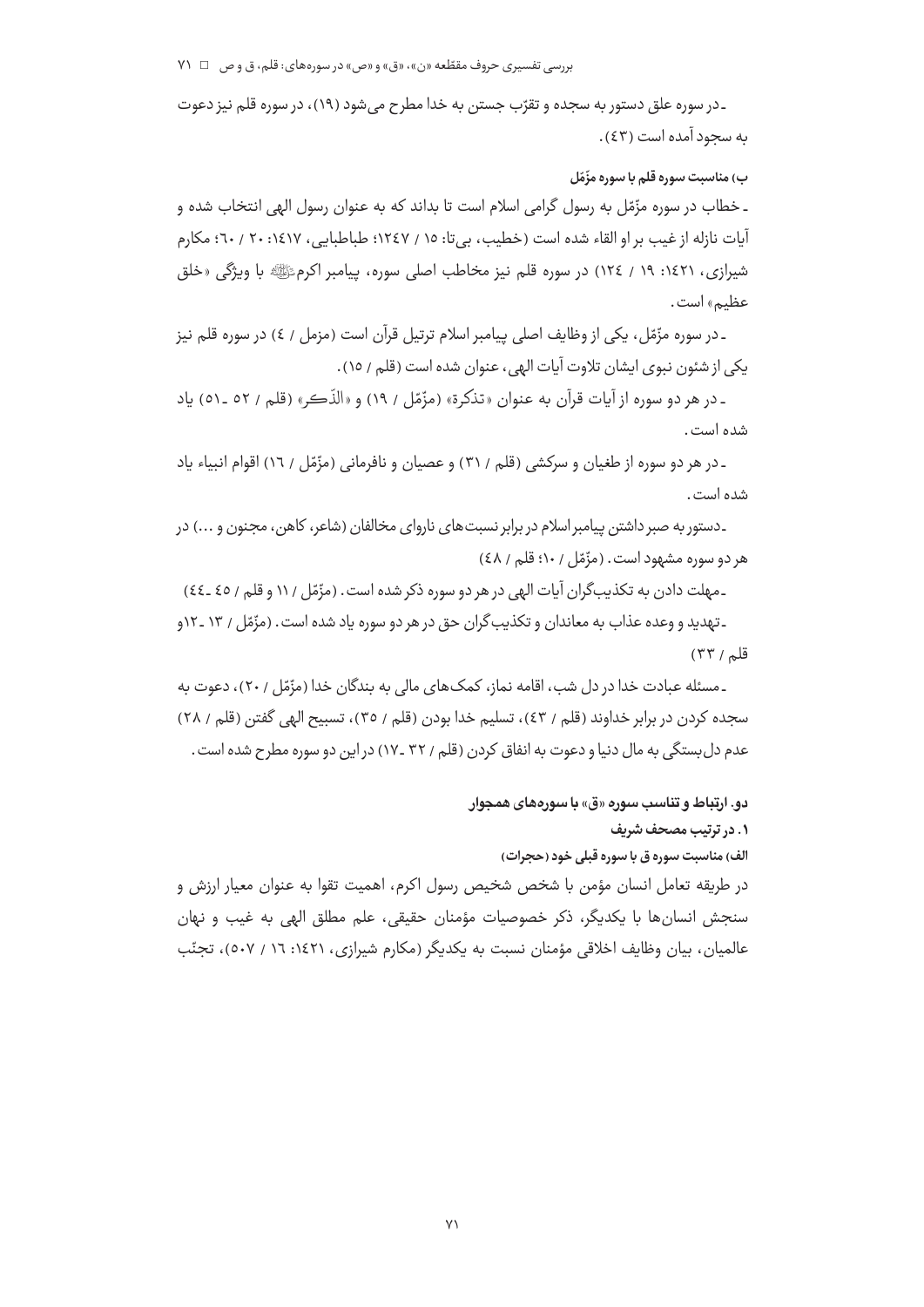اهل ایمان از اخلاق کافران و فاسقان (این عاشور، بی تا: ۲٦ / ۱۷۹)، اینکه حصول ایمان حقیقی با شرايط و متعلّقات آن منوط به ايمان به قرآن و ادلّه توحيد است (طبرسي، ١٤٠٦: ٩ / ٢١٠) و با ذكر شرایط یک زندگی سعادتمند (طباطبایی، ۱۶۱۷: ۱۸ / ۳۰۵) بیان شده است. همان طور که ملاحظه می شود نقاط اشتراک و تناسب سوره ق با سوره حجرات به طور عمده با محوریت پنج امر زیر است:

يكم. رسول اكرمﷺ و جايگاه رفيع ديني و اجتماعي آن حضرت در جامعه اسلامي.

دوم. ملاک کرامت و برتری و نجات از عذاب الهی و دخول در رحمت حق، رعایت تقوا توسط اهل ايمان است .

سوم. شک و تردید یکی از عوامل ایمانزداست. (حجرات / ۱۵؛ ق / ۲۵)

چهارم. جايگاه ايمان، قلب آدمي (حجرات / ١٤) و شرط حفظ و تقويت اين ايمان و رسيدن به د، حه تقوا، «داشتر. قلب بازگشت *ک*ننده» است. (ق / ۳۳)

ينجم. ايمان به قرآن كريم و وعدههاي آن شرط تحقق ايمان حقيقي است. (حجرات / ١٥؛ ق / ٤٥)

## ب) مناسبت سوره ق با سوره بعدی خود (ذاریات)

در محوریت مسائل مربوط به قیامت و معاد و ثواب و عقاب آدمیان در آن روز، مسائل مربوط به توحید و آيات الهي در نظام خلقت، مواجهه امّتهاي معاند انبياء ﷺ و دستور صبر و استقامت به رسول گرامي اسلامﷺ در برابر شداید و مشکلات و اتّهامهای وارده به آن حضرت (مکارم شیرازی، ۱۶۲۱: ۱۷ / ٦٧)، اثبات وقوع حشر و نشر و جزاء و ياداش در قيامت و ابطال عقيده تكذيب كنندگان آن روز در اين زمینه، استدلال بر وحدانیت خدا و امکان بعث آدمیان در روز قیامت (ابن عاشور، بیتا: ۲۷ / ٥)، احتجاج كردن با مشركان بهوسيله ادلّه توحيدي و اثبات ضرورت وجود روز جزا از طريق توحيد و نبوّت (طباطبایی، ۱٤١٧: ١٨ / ٣٦٤)، بيان شده است.

افزون بر موارد یادشده شروع و پایان هر دو سوره با مسئله معاد و استبعاد آن از سوی کافران است، مسئله تقوا و عاقبت آن (ق / ٣٥ ـ ٣١؛ ذاريات / ١٩ ـ ١٥)، نذير و منذر بودن رسول اكرم (ق / ٢؛ ذاريات / ٥١ ـ ٥٠)، مذكَّر بودن آن حضرت (ق / ٤٥؛ ذاريات / ٥٥)، شرط مفيد واقع شدن تذكارها (ق / ٧؛ ذاريات / ٤٩)، دعوت به عبادت پروردگار (ق / ٤٠ ـ ٣٩؛ ذاريات / ٥٦)، آسماني بودن رزق موجودات (ق / ۹؛ ذاریات / ۲۲) ازجمله موارد مشترک در هر دو سورهاند.

#### ۰۲ در ترتیب نزول

سوره قبلي سوره ق، در اين ترتيب، مرسلات و سوره بعدي آن، بلد است. موضوع محوري مرسلات،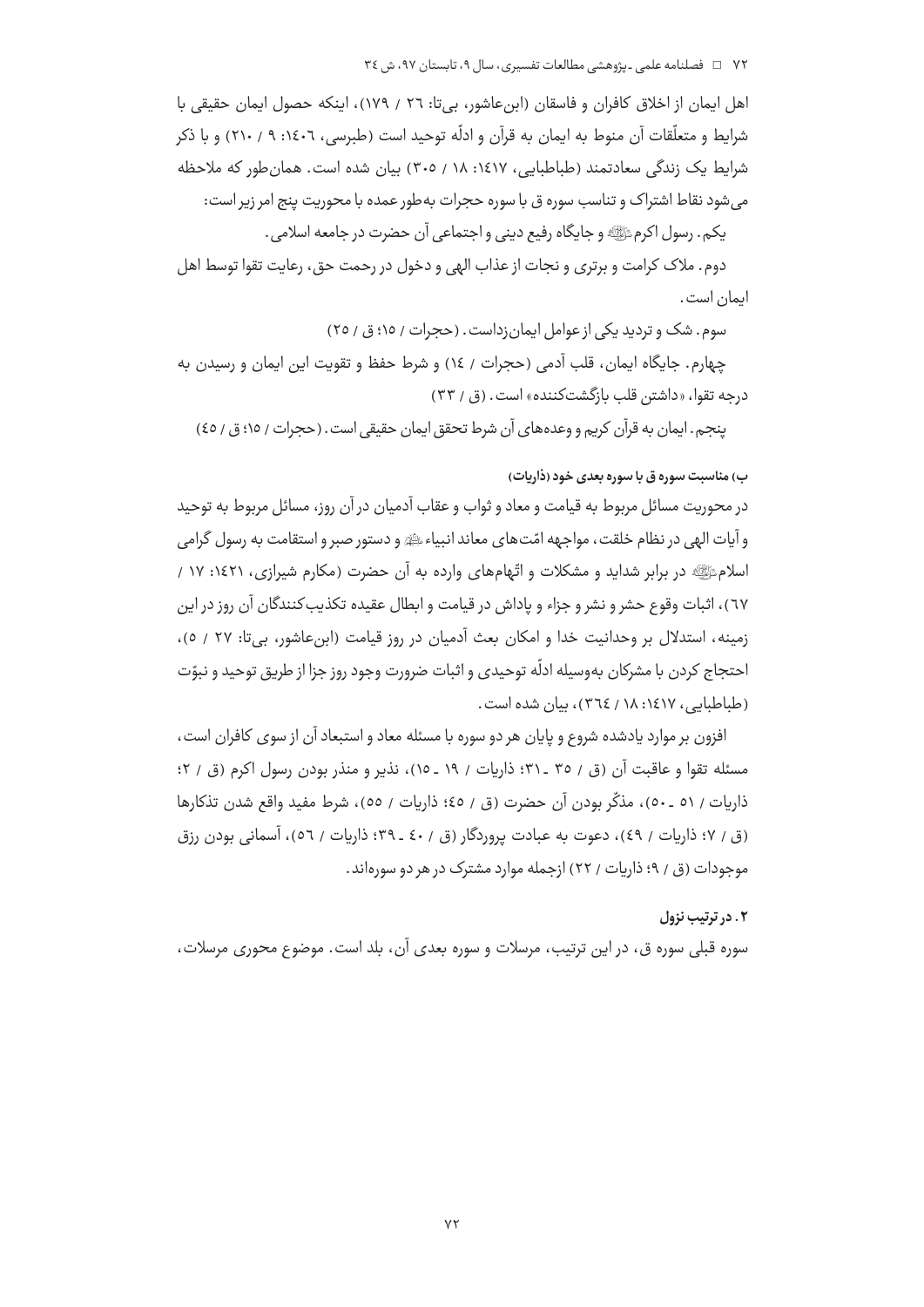تأكيد بر «واقع شدني» بودن قيامت و احوال آن روز، تعيين اجل و مدّت معين براي زندگاني انسان در دنیا، ذکر دو موضع گیری در برابر مسئله قیامت: تکذیب، رعایت تقوای الهی و بیان جزا و کیفر هر دو موضع گیری است؛ موضوعات دیگر این سوره عبارت[ند از:

القاء ذكر توسط ملائكه (ق / ٥)، دعوت به عبادت و نماز (ق / ٤٨) و ايمان به قرآن (ق / ٥٠)، ضمیر هاء در «بعده» به قرآن بازمی گردد: (سبزواری نجفی، ۱۶۱۹: ۵۸۲: طوسی، بی تا: ۱۰ / ۲۳۲) مقصود از «ذکر» در آیه ٥ سوره مرسلات می تواند قرآن باشد، آن چنان که برخی مفسّران بر آن اذعان دارند (طبری، ١٤٢١: ٢٩ / ١٤٣] آلوسي، ١٤١٥: ١٥ / ١٩٠؛ رازي، ٢٠١٤٢٠ / ٢٥ ، ٧٦٥؛ طباطبايي، ١٤١٧: ٢٠ / ١٤٦) و در قرآن نیز آبات متعدّدی در زمینه «ذکر» خواندن قرآن، آمده است .

از آنجا که موضوع محوری سوره ق حول مسئله قیامت و موضع گیری انسان ها نسبت به آن روز و نيز قرآن و متذكَّر شدن از طريق آيات آن است، از اين حيث با سوره مرسلات وحدت موضوعي و تناسب كامل دارد.

امّا سوره بلد، در مسئله یادکرد مقام نبی|کرمﷺ، ذکر نعمتهای داده شده به آدمی، وعید کفّار و بشارت اهل یقین (این عاشور، بی تا: ۳۰ / ۳۰٦ ) و اینکه خلقت آدمی مبنی بر سختی و خستگی و تلخی نهاده شده و راه رسیدن به سعادت، پشت سر گذاردن این مشکلات و سختی ها است (طباطبایی، ۱٤١٧: ٢٠ / ٢٨٩؛ مكارم شيرازي، ١٤٢١: ٢٠ / ٢٠٣) و نيز دو دسته بودن آدميان در برابر دعوت انبياء، با سوره ق مشترک است .

# سه. ارتباط و تناسب سوره «ص» با سور همجوار

# ١. در ترتيب مصحف شريف

سوره قبل از سوره ص صافّات است که در ابتدای این سوره از تلاوت *ک*نندگان ذکر الهی «فَالتَّالِيَات ذِكْرًا» ( ص / ٣)، در پایان سوره نیز از «ذکر»، عنوان عامل رسیدن به درجه خلوص در عبارت یاد می شود.  $(171.179/9)$ 

نقاط اشتراک دیگر مسئله توحید (صافّات / ٤، ٣٧ ـ ٣٥؛ ص / ٥ و ٦٥)، اثبات وحدانیت خدا (ابن عاشور، بي تا: ٢٣ / ٥؛ طباطبايي، ١٤١٧، ١٧، ١٢٠)، ناباوري معاد (كه در سوره صافَّات، به صراحت در ضمن آیات ٢٤ ـ ١٥ اما در سوره ص با صراحت کمتر در ضمن آیات ٢٨ ـ ٢٦ مطرح شده است.) و آیه شريفه «إلَّا عِبَادَ اللَّه الْمُخْلَصِينَ» (صافَّات / ٤٠، ١٢٤، ١٢٨، ١٦٠) و يك يار عبارت: «عِبَادَ اللَّه الْمُخْلَصينَ» (صافَّات / ١٦٩) با آيه «إِلَّا عِبَادَكَ منْهُمُ الْمُخْلَصِينَ» (ص / ٨٣) است كه مسئله اخلاص در عبادت را عامل اصلي نجات از عذاب (ابن عجيبه، ١٤١٩: ٤ / ٥٩٧؛ طبرسي، ١٤٠٦: ٨ / ٢٦٠؛ رازي، ١٤٢٠: ٢٦ /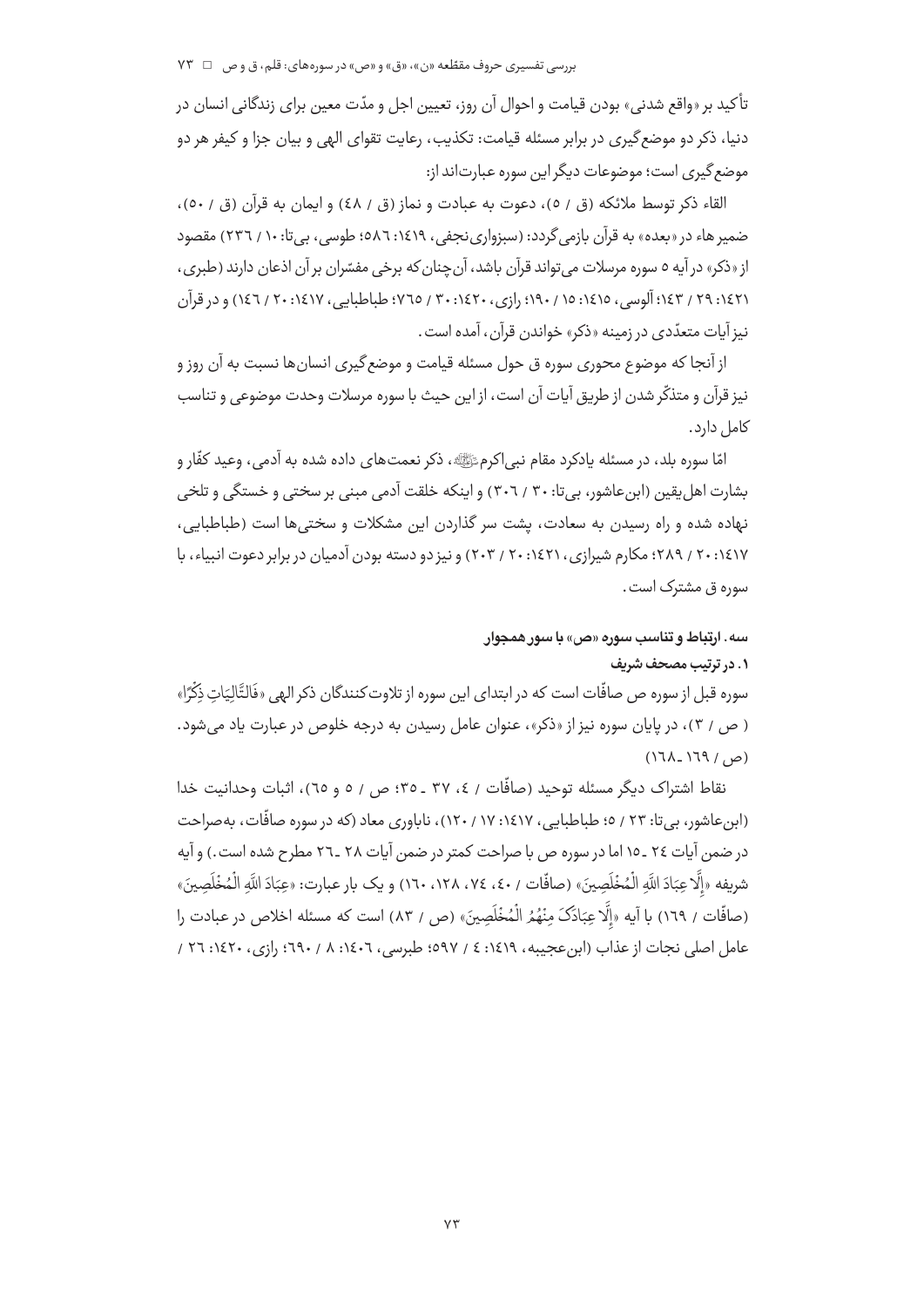(۳۳)، برخورداری از ثواب و اجر مضاعف (زمخشری، ۱٤٠٧: ٤، / ٤٢؛ طباطبایی، ۱٤١٧: ۱۷ / ۱۳٥)، هدایت یافتن و تصدیق دعوت انبیاء الهی (طبرسی، ١٤٠٦: ٨ / ٦٩٩؛ رازی، ١٤٢٠: ٢٦ / ٣٣٨؛ طباطبایی، ۱۶۱۷: ۱۷ / ۱٤٥)، دور ماندن از هر گونه شرک و کفر (سبزواری نجفی، ۱۶۰۲: ۲ / ۹۱؛ بيضاوي، ١٤١٨: ٥ / ٢٠؛ ابن عجيبه، ١٤١٩: ٤ / ٦٢٢؛ زمخشري، ١٤٠٧: ٤ / ٦٥؛ طباطيابي، ١٤١٧: ١١ / ۱۲۳ و ۱۲۷) و رهایی از تسلّط شیطان (ص / ۸۳) دانسته است .

تنظير و مقايسه دعوت رسول اكرمﷺ با دعوت ساير انبياء، و كيفيت نصرت آنان از سوى خداي متعال ذكر مناقب و فضيلت هاي آنان و استقامت شان در راه (تبليغ و حفظ) دين الهي (ابن عاشور، بي تا: ۲۳ / ٦ ـ ٥) از دیگر اشتراکات محوری این دو سوره است. محور دیگر اشتراک، انذار مشرکان و کافران و تبشیر مخلصان و مؤمنان و ذکر عاقبت هر دو گروه (طباطبایی، ۱۶۱۷: ۱۷ / ۱۲۰) است. یادکرد قرآن، رسول خدا و انکار معاد در اختتام سوره صافّات و افتتاح سوره ص مشترک|ند. (طبرسی، ۱٤٠٦، ۸ / ۷۲۳)

سوره بعدی ص، سوره زمر است که با موضوع نزول کتاب از سوی خدای متعال بر اساس حق بر پیامبر اکرمﷺ آغاز میشود (زمر / ۲ ـ۱)، کتابی که مضامین آن با یکدیگر متشابه و معطوف و ناظر به یکدیگر (زمر / ۲۳) بوده، بهصورت قرآنی عربی که بدون هیچ انحرافی (زمر / ۲۸) است، درآمده تا موجبات ذكر و تذكّر انسان ها را فراهم فرمايد (زمر / ٢٧ و ٢٣) اخلاص در عبادت خدا (زمر / ٢، ٣، ١٤، ١١)؛ دعوت به رعايت تقواي الهي و بيان نتيجه و عاقبت آن (زمر / ١٠، ٢٦، ٢٠، ٢٤، ٢٨، ٣٣، ٥٧، ٦١ و ٧٣)؛ نفي شرک و کفر و اثبات توحيد (زمر / ٣، ٤، ٦، ٧، ٨، ١٥، ٢٩، ٢٦، ٣٨، ٤٢، ٤٤، ٤٥، ٤٦، ٤٧، ٢٥)؛ متذکّر بودن صاحبان خرد (زمر / ٩، ١٨، ٢١)؛ گروهبندي انسانها در برابر دعوت انبياء به آيات الهي و عمل به آنها، به دو گروه: کافر و متّقی (زمر / ۷۱ و ۷۳)، دانا و نادان (زمر / ۹)، مسلمان و عاصی (زمر / ١٣ ـ ١٢)، كافر و شاكر (زمر / ٧)، شرح صدر و قساوت قلب (زمر / ٢٢)، هدايت شده و گمراه شده (زمر / ٢٣، ٣٧ ـ ٣٦)؛ دعوت به بازگشت و انابه بهسوى خدا (زمر / ٨، ١٧، ٥٤)، مسئله معاد و نظام جزا و یاداش اعمال (زمر / ۷، ۰۸، ۱۰، ۱۳، ۱۵، ۱۲، ۲۰، ۲۶، ۲۲، ۳۱، ۳۲، ۳۶، ۳۵، ٤٥، ۶۶، ۷۶، ۲۰، ۲۱، ۲۷، ۷۵ ـ ۲۸) ازجمله محورهای موضوعی مشترک بین این دو سوره مبارکه است. همان طور که مشاهده می شود، بیشترین فراوانی را موضوعات معاد، نفی شرک و کفر و اثبات توحید و دعوت به تقوای الهی و گروه بندی انسان ها به خود اختصاص دادهاند، در سوره ص نیز موضوع نفی شرک و کفر و اثبات توحید، توصیه و تشویق به اجابت دعوت انبیاء و گروهبندی انسان ها در برابر آن و نظام جزا و یاداش در معاد و قیامت مورد تذکّر جدّی قرار گرفته، بهطوری که قرآن با وصف «ذی الذکر»، مشتمل بر اين موضوعات معرفّى مي *گ*ردد.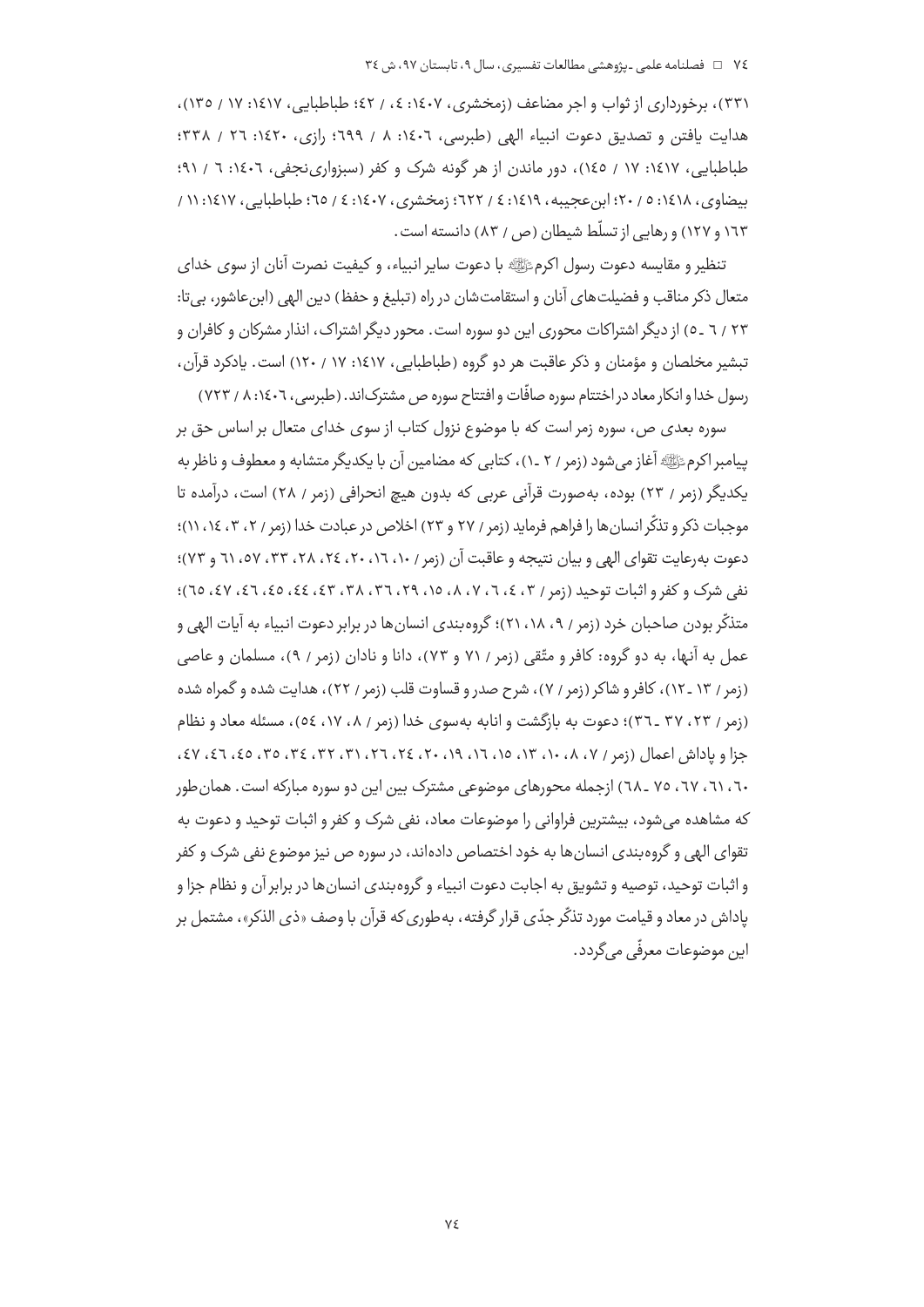#### ۰۲ در ترتیب نزول

دو سوره قبل و بعد از ص، به ترتیب نزول، عبارتاند از: قمر و اعراف. (معرفت، ۱٤٣٢: ۱ / ١٦٨و ١٦٩؛ ابن عاشور، بی تا: ۲۷ / ۱٦۱). موضوع و محور اصلی سوره قمر، عبارت است از مسئله قیامت و نزدیک بودن آن، تكذيب كردن آن از سوى مردم (بهعنوان نمونه: مردم قومهاى نوح، عاد، ثمود، لوط، آلفرعون)، گروهبندی انسانها در برابر دعوت انبیاء به اصل معاد به مجرم و متّقی و بیان جزا و ياداش هر كدام.

آنچه در اين سوره جلب نظر مي نمايد، تكرار «وَلَقَدْ يَسَّرْنَا الْقُرْآنَ لِلذِّكْرِ فَهَلْ مِنْ مُدَّكِر» در آيات: ١٧، ۲۲، ۳۲ و ٤٠ در خلال بيان تكذيب اقوام انبياء گذشته در قبال دعوت و انذارهاي آنان نسبت به مسئله معاد و نظام جزا و پاداش است . ترکیب «القرآن للذکر» در این سوره با «القرآن ذی الذکر» (ص / ۱) بسیار نزدیک بوده و هم معنای با آن است. در سوره قمر، ذکر بودن قرآن، یادآوری اصل اساسی معاد و برخورد اقوام گذشته در برابر دعوت پیامبرانشان بهویژه پیامبر اسلامﷺ است که آنها را ساحر (قمر / ۲)، مجنون (قمر / ٩)، کذَّاب (قمر / ٢٥) خواندند و در سوره ص ذکر بودن قرآن، یادآوری اصل اساسی توحید و معاد و برخورد اقوام گذشته در برابر دعوت پیامبرانشان به ویژه پیامبر اسلامﷺ است که او را ساحر كذَّاب (ص / ٤) و دروغباف (ص / ٧) خواندند. مسئله انذار، نذير و منذر نيز ازجمله كلمات و مسائل کلیدی در این دو سوره است (طباطبایی، ۱۶۱۷، ۱۹ / ۵۵؛ ابنِ عاشور، بی تا: ۲۷ / ۱۲۲) که در برابر اين همه هشدار و هشداردهنده، موضعي جز تكذيب و اعراض قوم و گرفتار عذاب الهي شدن، پررنگ و غالب نیست.

موضوع و محور اصلی سوره اعراف، که با حرف مقطّعه «المص» و مسئله نزول کتابی با هدف انذار و متذكّر شدن مؤمنان آغاز و با موضوع اقراء قرآن و دستور به استماع و تبعيت آن با هدف تعلّق رحمت و هدایت الهی به مؤمنان پایان می،پذیرد، همانند سور مکّی دیگر به ویژه سورههای دارای حروف مقطّعه، توحید و معاد و انذار مردم توسط انبیاء عظام است. یادکرد اقوام انبیایی چون نوح، هود، صالح، لوط، شعیب، موسیﷺ به جهت عبرتگیری امّت اسلام از وقایع اتفاقیه دوران های گذشته (ابن عاشور، بی تا: ۷ / ۰۸ مکارم شیرازی، ۱٤٢۱: ٤ / ٥٥٥)، احیاء شخصیت آدمی با عنایت به نقل داستان آدم و جایگاه او، یادآوری میثاق الهی که خدا از بنیآدم گرفته تا در مسیر هدایت و صلاح قرار گیرد (مکارم شیرازی، ۱٤٢۱: ٤ / ٥٥٥)، یادآوری عهد الهی با آدمی مبنی بر عبادت خدا و شرک نورزیدن نسبت به او، ذكر الطاف الهي (توفيق، نصرت، فتح) نسبت به اهل ايمان در دنيا و نجات از عذاب و دخول به بهشت در آخرت و نيز تعلّق عذاب الهي نسبت به كافران، از طريق توصيف اقوام گذشته با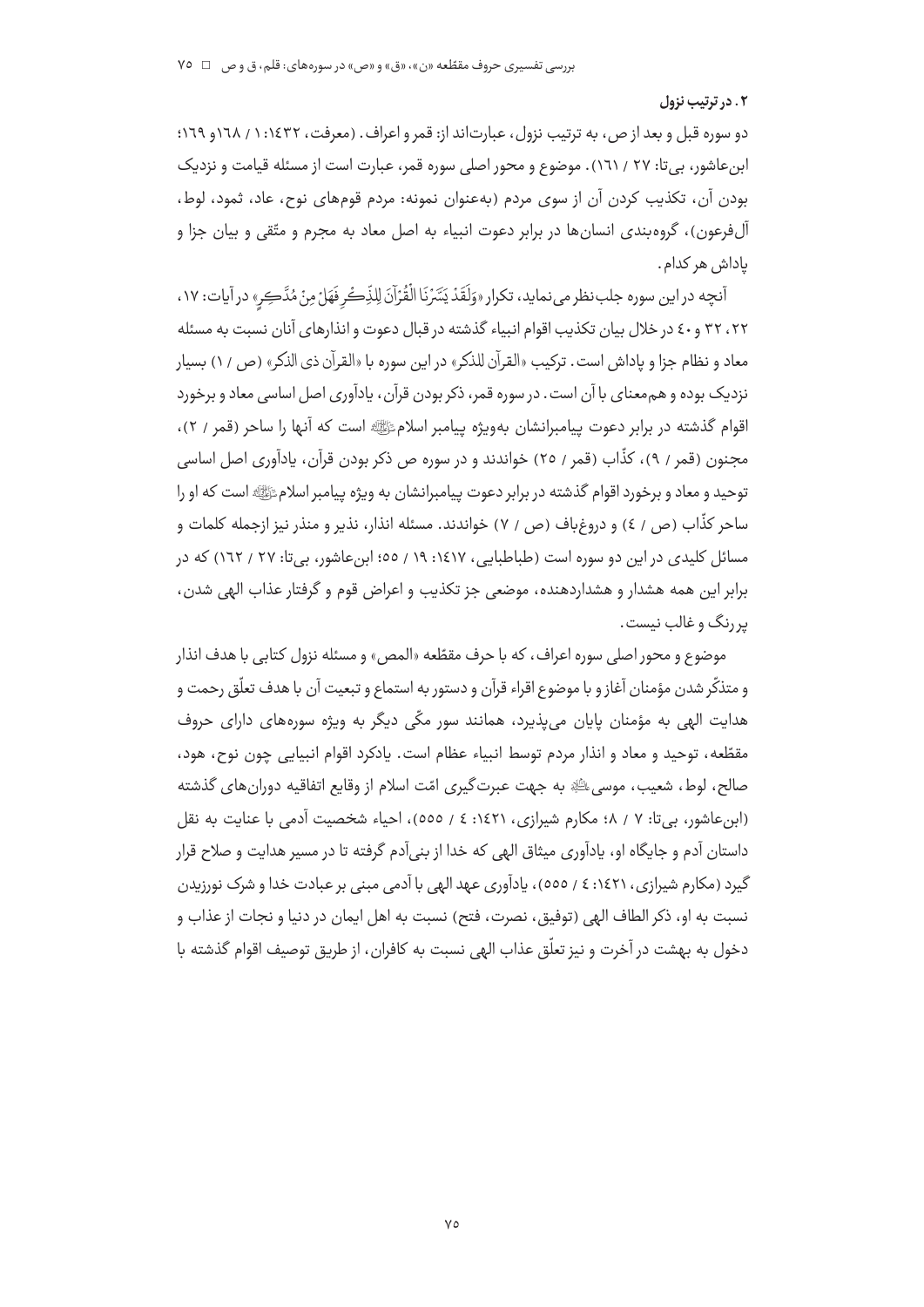هدف بیان سنن ثابت الهی و جاری در همه زمانها و مکانها (طباطبایی، ۱٤١٧: ٨ / ٧ ـ ٦) در راستای محور اصلی یادشده است.

از دیگر نقاط اشتراک دو سوره اعراف و ص، قرآن و ذکر بودن آن در منظر توحید و معاد، دعوت و انذار مردم از سوی انبیاء به ایمان و عمل صالح جهت دستیابی به صلاح و فلاح، ذکر داستان خلقت آدم و سرنوشت او و نسبت و جایگاه شیطان در این داستان است.

#### نتيجه

۱. یکی از راههای قابل قبول در شناخت حروف مقطّعه، شناخت محتوای سوری است که این حروف در صدر آنها قرار دارند، این امر با کاوش در آراء تفسیری، روایی و نیز بررسی فضا، نظم و ارتباط حاکم بر آن سور امكان يذير است.

۲. از بین آراء ارائه شده تفسیری در خصوص حروف «ص»، «ق» و «ن» میتوان نظرات ذیل را با توجّه به ملاک یادشده در بند یکم، از قوت بالاتری برخوردار دانست:

حرف «ص» اشاره به صداقت انبياء ـ در ضمن بيان قصص و سرگذشت برخي از آنان ـ بهويژه نبي اکرمﷺ در انجام رسالت و مأموريت الهي آنان باشد.

حرف «ق» اشاره به قرآن و انذار از طريق يادكرد قيامت و احوال آن است.

حرف «ن» اشاره به مقام نبوت خاتم و خصوصیات منحصربهفرد ایشان است (در مقایسه با صاحب حوت و ذوالنون)، که خلق او قرآن و ذکر مجسّم است.

۰۳ از محورها و اغراض مشترک سه سوره مذکور می توان به موارد ذیل اشاره کرد: مطرح کردن اصول اعتقادات دين الهي، بشارت و انذار انبياء و تقسيم شدن آدميان در برابر اين دو شيوه دعوت، ذكر داستان برخي از انبياء و اقوام ايشان با هدف عبرت گيري ديگران، ردّ اتّهامات وارده بر انبياء عظامﷺ، دستور به صبرييشگي رسول اکرمﷺ در برابر حکم الهي و آزار و اذيت مخالفان، توجّه دادن به اغواکنندگان (شيطان و نفس) و راه مقابله با آن، تكذبت انبياء و قرآن از سوى برخى اقوام انبياء ﷺ.

## منابع و مآخذ

## قوآن كوبيين

ـ آلسعدي، عبدالرحمن بن ناصر، ١٤٠٨ ق، *تيسير الكريم الرحمن*، بيروت، مكتبة النهضة العربية، چ ٢. ـ آل غازي ، عبدالقادر ، ١٣٨٢، *بيان المعاني*، ج ١، دمشق ، مطبعة الترقي .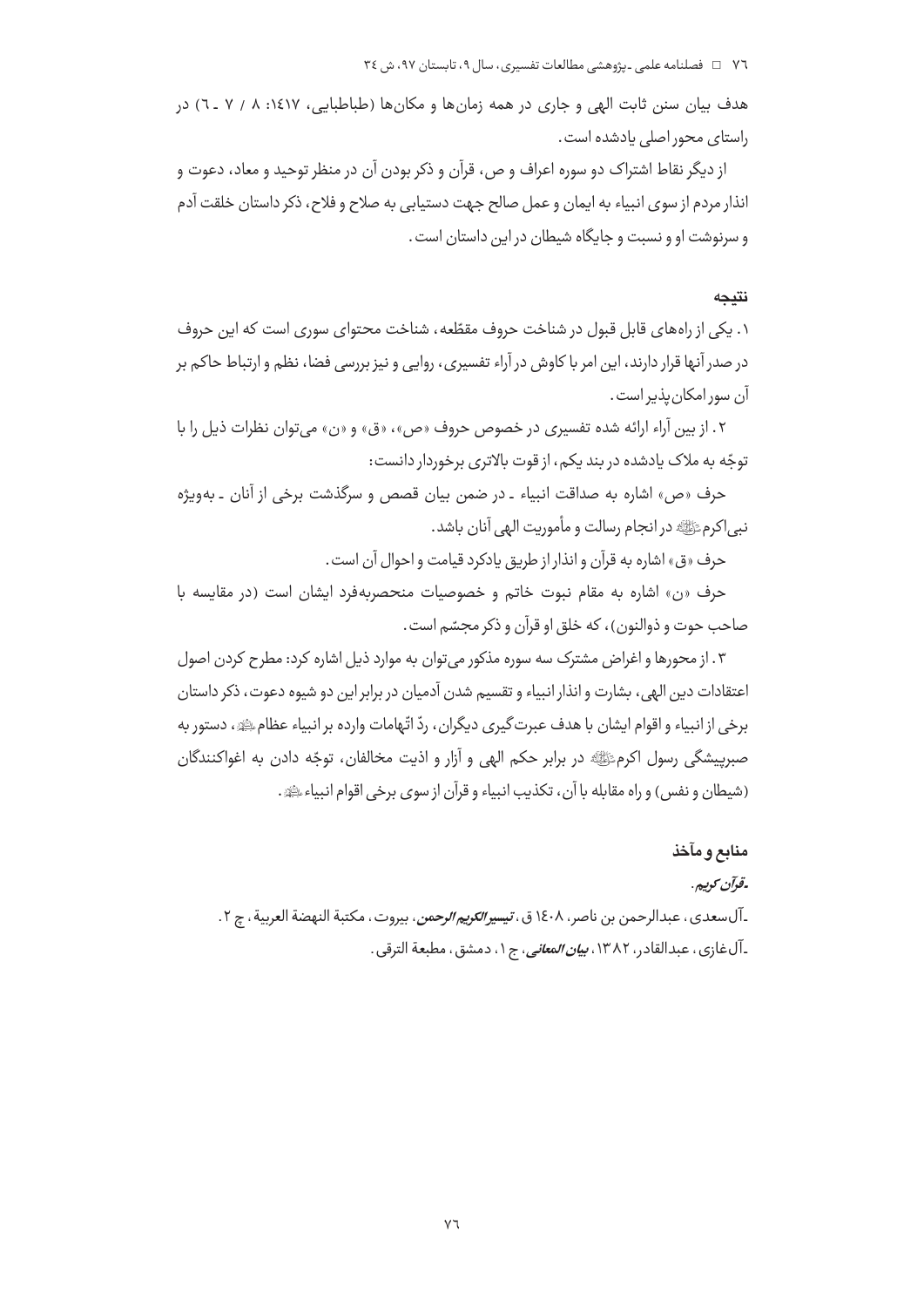ـ آلوسى ، سيد محمود ، ١٤١٥ ق ، ر*وح المعانى فى تفسير القرآن العظيم و السبع المثانى*، ج ١ و ١٥، بيروت ، دار الكتب العلمية.

-ابن عاشور، محمّدطاهر، بي تا، *التحرير والتنوي*ر، ج ۱ و ۳۰، بي جا، بي نا. ـ ابن عجيبه ، احمد بن محمّد ، ١٤١٩ ق ، *البحر المديد في تفسير القرآن المجيد ،* ج ٥ ، قاهره ، حسن عباس زكي . ـابن كثير دمشقى ، اسماعيل بن عمرو ، ١٤١٩ ق ، *تفسير القرآن العظيم*، ج ٨ ، بيروت ، دار الكتب العلمية . ـ ابوحيان اندلسي ، محمّد بن يوسف ، ١٤٢٠ ق *، البحر المحيط في التفسي*ر ، ج ١٠ ، بيروت ، دار الفكر . ـ بحراني ، سيد هاشم ، ١٤١٦ ق ، *البرهان في تفسير القرآن* ، ج ٤ و ٥ ، تهران ، بنياد بعثت . ـ بلاشر، رژی، ١٣٧٤، *درآستانه قرآن*، ترجمه محمود رامیار، تهران، دفتر نشر فرهنگ اسلامی، چ ٤. ـ بيضاوي ، عبدالله بن عمر ، ١٤١٨ ق ، *انوار التنزيل و اسرار التأويل* ، ج ٥ ، بيروت ، دار احياء التراث العربي . ـ جصّاص ، احمد بن علي ، ١٤٠٥ ق ، *اح<i>كام القرآن* ، بيروت ، دار احياء التراث العربي . ـ حسيني شيرازي ، سيد محمّد ، ١٤٢٤ ق ، *تقريب القرآن الي الاذهان* ، ج ٥ ، بيروت ، دار العلوم . ـ حسيني همداني ، سيد محمّد ، ١٤٠٤ ق ، *انوار درخشان* ، تهران ، لطفي . ۔حویزی، عبدعلی بن جمعه، ١٤١٥ ق، *تفسیرنورالثقلین*، ج ٢، قم، اسماعیلیان، چ ٤. ـ خطيب ، عبدالكريم ، بي تا ، *التفسير القرآني للقرآن* ، ج ١٥ ، بي جا ، بي نا . ـ خمینی ، سید مصطفی ، ۱۶۱۸، *تفسیر القرآن الکریم*، ج ۲ ، تهران ، مؤسسه تنظیم و نشر آثار امام خمینی . ـ داوريناه ، ابوالفضل ، ١٣٧٥، *انوار العرفان في تفسير القرآن* ، ج ١، تهران ، صدر . ـ درويش ، محيىالدين ، ١٤١٥ ق ، *اعراب القرآن و بيانه* ، ج ١٠، سوريه ، دار الارشاد ، چ ٤ . ـ دعّاس ، حميدان ، قاسم ، ١٤٢٥ ق ، *اعراب القرآن الكريم* ، ج ٣ ، دمشق ، دار المنير و دار الفارابي . ۔رازی، فخرالدین محمّد بن عمر، ۱٤۲۰ ق، م*فاتیح الغیب*، ج ۲ و ۳۰، بیروت، دار احیاء التراث العربی، چ ۳. ۔راغب اصفهانی، حسین بن محمّد، ۱۳۹۲، م*فردات الفاظ القرآن*، تحقیق ندیم مرعشلی، بی جا، دار الکاتب العربي.

- <sub>- ر</sub>شاد خلیفه ، محمّد ، ١٣٦٥، *اعجاز قرآن تحلیل آماری حروف مقطّعه* ، ترجمه سید محمّدتقی آیتاللهی ،شیراز، دانشگاه شىراز.
- ـ زمخشري ، جارالله محمود بن عمر ، ١٤٠٧ ق ، ا*لكشَّاف عن حقائق غوامض التنزيل و عيون الاقاويل في وجوه* ا*لتاويل*، ج ٤، بيروت، دار الكتاب العربي ، چ سوم.
- ـ سبزواري نجفي ، محمّد بن حبيبالله ، ١٤٠٦ ق ، *الجديد في تفسير القرآن ال*م*جيد* ، ج ٦ ، بيروت ، دار التعارف . ــــــــــــــــــ ، ١٤١٩ ق ، *ارشاد الاذهان الى تفسير القرآن* ، بيروت ، دار التعارف .